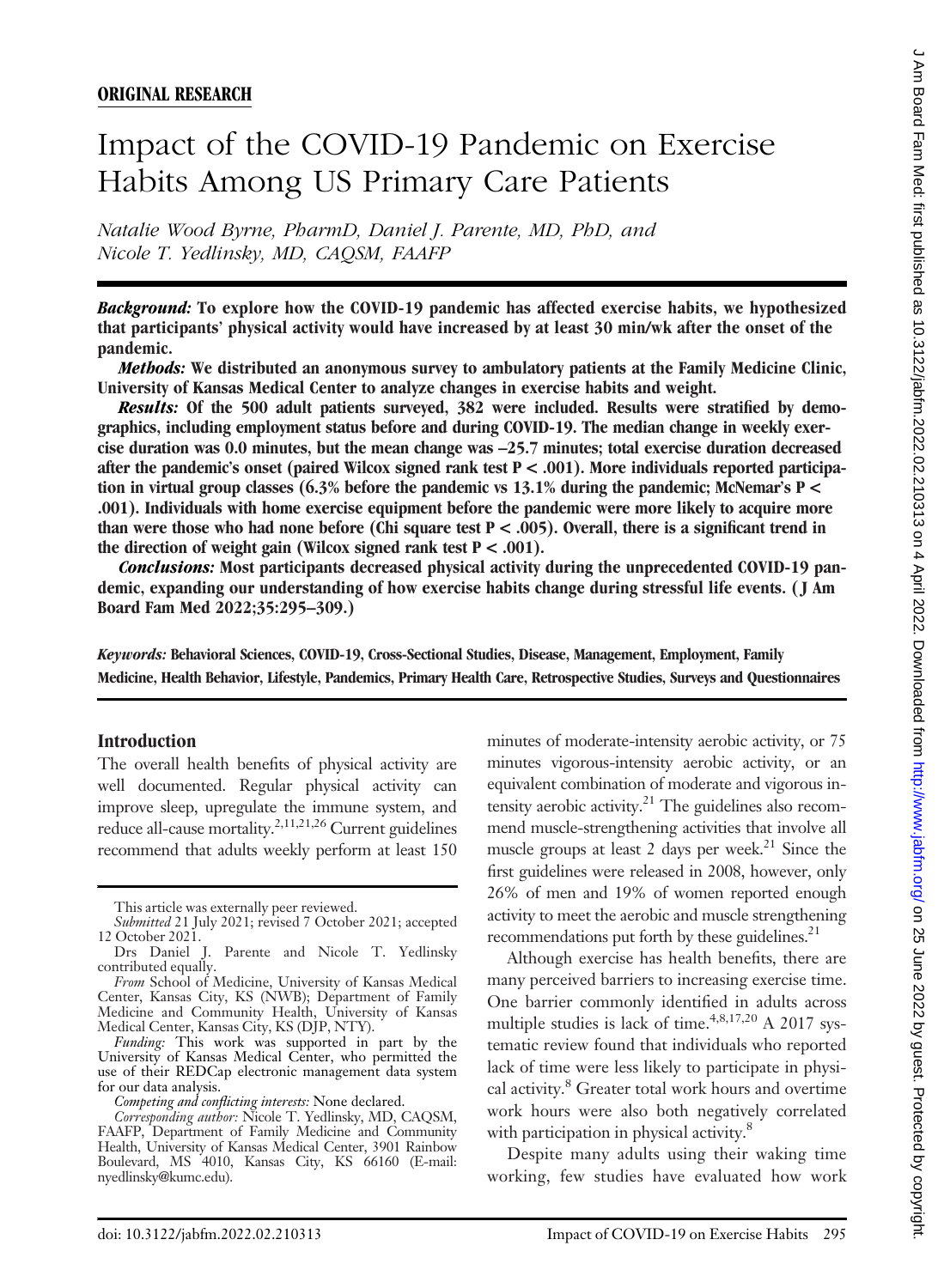affects time spent exercising. Data indicate, however, that leisure-time physical activity levels were suboptimal among all major US worker groups.<sup>5</sup> Moreover, workers who report feeling fatigued after work are less likely to engage in leisure time physical activity.<sup>3</sup> In workers younger than 50 years old, this decrease could be as much as 50 min/wk among workers reporting that they were "very tired" after work. $3$  This is especially problematic because increased occupational physical activity has been found to be paradoxically harmful to health.<sup>15</sup>

In 2020, a novel coronavirus (COVID-19) outbreak traveled worldwide, resulting in over 540,000 fatalities in the US alone.<sup>7</sup> This outbreak triggered unprecedented changes in all aspects of life. Lawmakers in most states imposed "Stay at Home" or "Safer at Home" orders to mitigate virus spread. These orders varied among states and often included actions such as closing indoor dining and gyms, restricting business hours, and mask mandates. Some states, such as Kansas (the study location), had extreme restrictions that led to the closure of all businesses and activities unless deemed "essential."<sup>11</sup> This led to a shift in working behavior, causing many US Americans to begin working from home.

We assessed how the unprecedented change in the US American workforce during the COVID-19 crisis affected leisure time physical activity. With almost all fifty states issuing a "Stay at Home" or "Shelter in Place" order as well as national social distancing practices, many workers found themselves spending a significant amount of time at home. All sporting events, and other various social events were canceled in the US during the spring of 2020 due to the COVID-19 outbreak. We evaluated the impact of the COVID-19 pandemic on (1) duration of exercise in min/ wk, (2) setting of physical activity, (3) acquisition of home exercise equipment, and (4) weight change.

# Methods

## **Participants**

We surveyed English-speaking adults living in the US who attended a primary care appointment in the University of Kansas Medical Center Department of Family Medicine between September 2020 through November 2020. Exclusion criteria included persons who did not primarily reside in the US between February 1 and the time of the survey as well as incarcerated individuals.

## Survey Implementation

A 1-time, written, anonymous survey was distributed by front desk personnel to 500 patients (prespecified) attending ambulatory appointments and collected by a nurse when the patient was brought to an examination room. Surveys inquired about employment status, time spent exercising, type of exercise activities, location of exercise activities, and purchase of at home exercise equipment (exact formatting shown in the Appendix materials). Social and demographic information was collected, including race, gender, marital status, education attainment, and whether there were other adults or children in the home. 0.02w?>The evaluation of Leisure Time Physical Activity each week was modeled from the International Physical Activity Questionnaire<sup>12</sup> to calculate exercise in time in min/wk and compare with goals set forth by current guidelines. Study data were collected and managed using REDCap electronic data capture tools hosted by the University of Kansas Medical Center.<sup>18,19</sup> Written surveys were manually entered into the REDCap electronic data management system for further analysis.

## Statistical Methods

Data were exported from REDCap and analyzed using R v. 3.6.1. Descriptive statistics were compiled using standard methods. Change in continuous and ordinal variables that were not normally distributed were analyzed with the Wilcoxon signed rank test (paired data) or Wilcoxon rank sum test (not paired). Proportions captured at a single point in time were compared using the Chi square test. Repeated proportions were analyzed with McNemar's test. We present unadjusted p-values throughout this article. Adjustment for multiple comparisons using the Benjamini-Hochberg procedure (which controls the false discovery rate) results in no change to the interpretation of any result. Using the more conservative Holm–Sidak procedure (which controls the familywise error rate), results only in the change in proportion of persons who exercised by running (see the Results section for details) to become nonsignificant.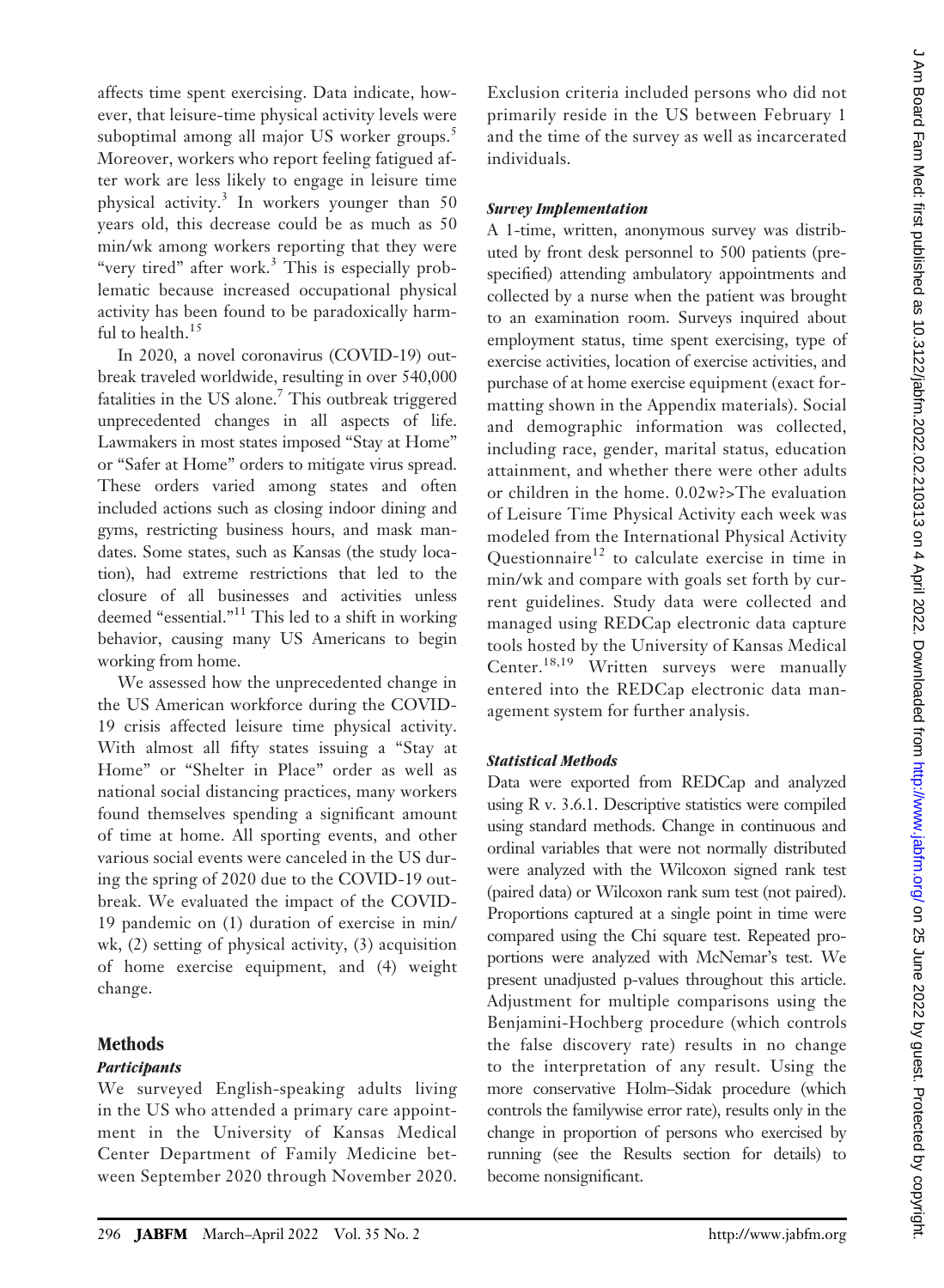#### Human Subjects Protection

This project was approved by the Institutional Review Board at the University of Kansas Medical Center.

## **Results**

Characteristics of the sample are shown in Table 1. Of the 500 adult patient surveys collected, 382 were included after complete case analysis. Surveys that were improperly filled out were excluded in the final analysis. Respondents were widely distributed in age (median =  $36$  years; range =  $18-74$  years), sex, race, ethnicity, and educational attainment. Respondents were most commonly female (64.9%), White (65.7%), non-Hispanic (88%), college-educated (38%), single (41.6%) or married (40.8%), and residing without children (63.9%). Before the beginning of the pandemic, most participants were employed and worked away from home (56.8%); this proportion declined during the pandemic to 34.6%. Over the same period, the proportion of the population who was employed and working from home rose from 10.7% to 27%. Similarly, persons with a hybrid work setting (both at and away from home) rose from 9.4% to 13.1%.

First, we evaluated the change in weekly total duration of exercise (Table 1). This distribution exhibited left skew (Appendix Figure 1): The median change in weekly exercise duration showed no change (0.0 min/wk), but the mean change was – 25.7 min/wk. Across all participants, total duration of exercise was decreased after the onset of the pandemic (paired Wilcox signed rank test  $P < .001$ ).

Next, we evaluated the proportion of individuals reporting exercising >150 min/wk, as recommended by the Physical Activity Guidelines for Americans. Before the pandemic, 157 of 382 (41.1%) persons met this guideline. During the pandemic, only 119 of 382 (31.1%) persons reported exercising >150 min/wk. Many individuals meeting the threshold before the pandemic fell short of meeting the threshold during the pandemic (63 of 157, 40.1%). Meanwhile, only 25 of the 225 (11.1%) of individuals not meeting the threshold started meeting the threshold during the pandemic. Significantly fewer individuals therefore met this guideline during the pandemic as compared with before the pandemic (McNemar's test  $P < .001$ ).

We then evaluated the number and duration of weekly exercise sessions before and during the

pandemic (Table 1 and Appendix Figure 2). The median interquartile range (IQR) exercise session duration before the pandemic was 36.2 minutes (20.0 to 60.0) as compared with 30.0 minutes (10.0 to 45.0) during the pandemic (paired Wilcox signed rank test  $P < .001$ ). Likewise, the median (IQR) number of days exercised before the pandemic was 3 (2 to 4) days per week, while during the pandemic it was 2.5 (1 to 4) days per week (paired Wilcox signed rank test  $P < .001$ ).

We next evaluated acquisition of home exercise equipment. Before the pandemic, 170 of 382 (44.5%) had home exercise equipment. Interestingly, only 90 of 382 (23.6%) purchased home exercise equipment, including 52 of the 170 (30.6%) of those who already had home equipment and only 38 of the 212 (17.9%) who lacked such equipment before the pandemic. Individuals who already had home exercise equipment before the pandemic were therefore more likely to acquire more equipment than those who had none to begin with (Chi square test  $P = .005$ ).

Significant differences were found in the setting of exercise activity (Table 2). Individuals reported decreased participation in sports, on-site group classes, weightlifting, running and swimming (McNemar's P values shown in Table 2). In contrast, a greater proportion of individuals reported participation in virtual group classes (6.3% before the pandemic vs 13.1% during the pandemic; McNemar's  $P < .001$ ).

We then evaluated changes in weight. The plurality (162 of 382, 42.4%) of respondents reported no change in their weight (Table 3). Among those with a weight change more than 4 lb, more individuals reported weight gain (148 of 382, 38.7%) than did weight loss (72 of 382, 18.8%). Overall, this represents a significant trend in the direction of weight gain (Wilcox signed rank test  $P < .001$ ).

Finally, we evaluated whether change in employment setting was associated with change in either (1) total weekly exercise duration (Table 4) or (2) weight (Table 5). Among persons who worked away from home before the pandemic  $(n = 217)$ , we failed to detect a difference in change in weekly exercise (Wilcoxon rank sum  $P = .141$ ) or change in weight (Wilcoxon rank sum  $P = .974$ ) among persons who continued to work away from home after the pandemic  $(n = 123)$  versus those who did not (n = 94, including work at home setting, hybrid work away and at home setting and unemployed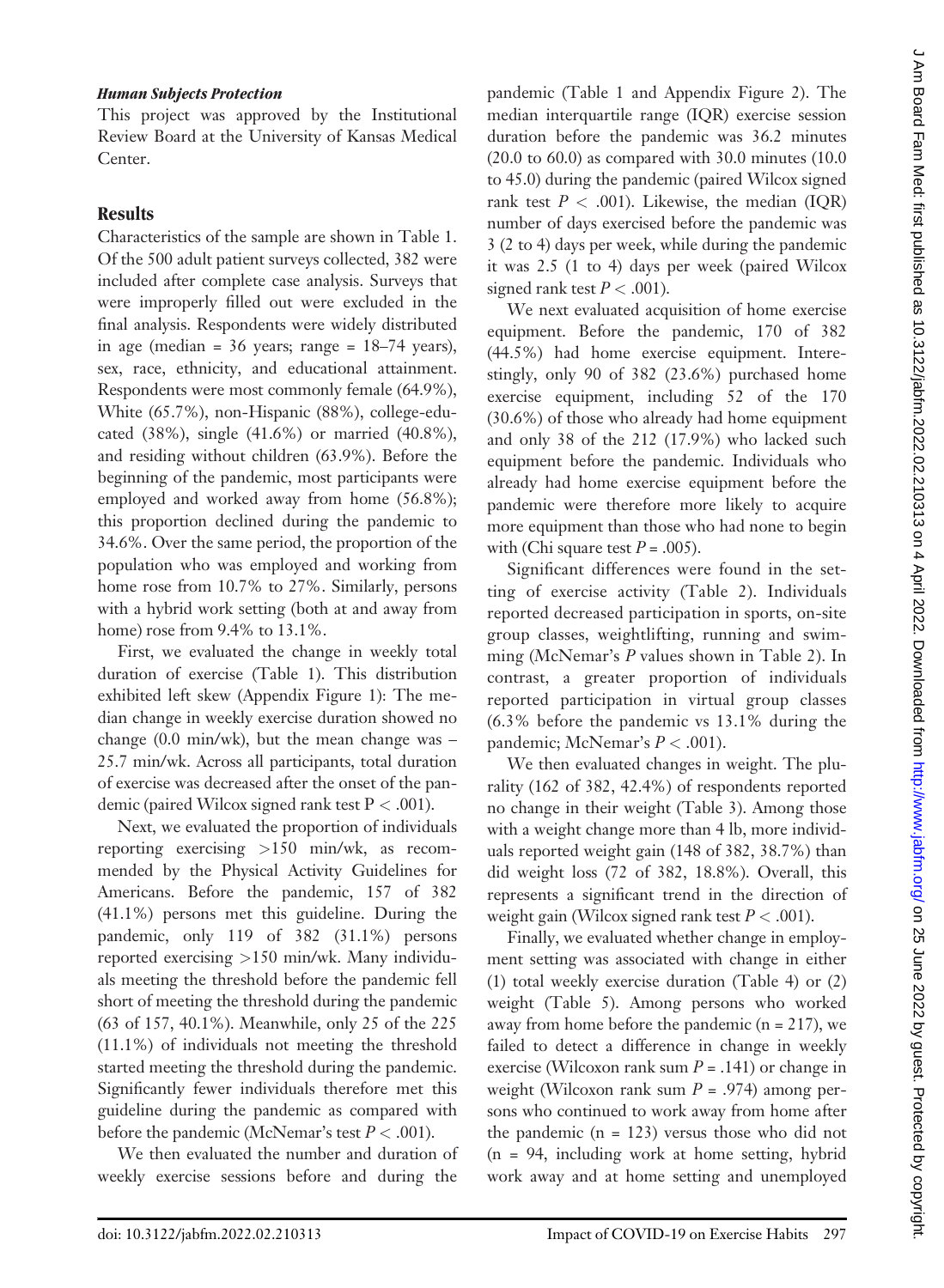| 0.0(160.0)<br>$-5.0(95.6)$<br>0.0(15.0)<br>Change<br>0.0(90.0)<br>0.0(60.0)<br>0.0(45.0)<br>0.0(96.9)<br>0.0(60.0)<br>0.0(37.5)<br>0.0(60.0)<br>0.0(90.0)<br>0.0(71.2)<br>0.0(60.0)<br>0.0(60.0)<br>0.0(60.0)<br>0.0(75.0)<br>0.0(27.8)<br>0.0(60.0)<br>0.0(63.8)<br>0.0(23.8)<br>0.0(90.0)<br>0.0(82.5)<br>0.0(0.0)<br>100.0(203.4)<br>63.8(159.4)<br>85.0 (167.8)<br>60.0 (150.0)<br>75.0(151.8)<br>72.5(145.2)<br>70.0 (145.2)<br>90.0 (150.0)<br>90.0 (165.0)<br>135.0 (142.5)<br>167.5(172.5)<br>75.0 (118.1)<br>90.0 (169.4)<br>90.0 (170.1)<br>100.0 (180.0)<br>102.5 (206.2)<br>38.8 (110.6)<br>90.0(145.2)<br>60.0(157.5)<br>60.0(104.9)<br>30.0 (120.0)<br>30.0(101.2)<br>0.0(60.0)<br>(20.0(93.8))<br>During<br>90.0 (135.0)<br>142.5 (170.6)<br>135.0 (168.8)<br>120.0 (165.0)<br>(80.0 (135.0)<br>(50.0(194.1)<br>120.0 (160.0)<br>75.0 (157.5)<br>135.0 (156.2)<br>120.0 (127.5)<br>90.0(135.0)<br>(20.0(154.4)<br>102.5 (131.2)<br>(20.0 (158.8))<br>90.0 (135.0)<br>83.8 (125.8)<br>120(162.5)<br>120.0 (120.0)<br>(20.0 (150.0)<br>90.0 (160.0)<br>(20.0 (210.0))<br>90.0 (107.5)<br>176.2 (60.0)<br>45.0 (87.5)<br><b>Before</b><br>10.0 (30.0)<br>0.0(20.0)<br>0.0(10.0)<br>0.0(15.0)<br>0.0(10.0)<br>0.0(12.5)<br>0.0(15.0)<br>0.0(15.0)<br>0.0(18.8)<br>0.0(15.0)<br>0.0(11.0)<br>0.0(13.8)<br>Change<br>0.0(7.5)<br>0.0(7.5)<br>0.0(9.4)<br>0.0(0.0)<br>0.0(0.0)<br>0.0(7.5)<br>0.0(7.5)<br>0.0(8.1)<br>0.0(7.5)<br>0.0(2.2)<br>0.0(2.5)<br>0.0(0.0)<br>30.0 (35.0)<br>30.0 (35.0)<br>30.0 (45.0)<br>40.0 (30.0)<br>38.8 (28.1)<br>30.0 (35.0)<br>22.5 (26.1)<br>30.0(35.0)<br>30.0 (29.4)<br>30.0(37.5)<br>30.0(42.5)<br>30.0(45.0)<br>30.0(32.5)<br>30.0(24.5)<br>30.0(54.9)<br>47.5 (30.0)<br>30.0(33.1)<br>30.0(45.0)<br>0.0(22.5)<br>30.0(53.2)<br>20.0(37.5)<br>5.0(30.0)<br>30.0 (25.0)<br>16.0 (30.0)<br>During<br>30.0 (25.0)<br>30.0 (32.5)<br>45.0(30.0)<br>30.0(32.5)<br>50.0(15.0)<br>33.8 (37.5)<br>45.0(22.5)<br>40.0(30.0)<br>40.0(30.0)<br>40.0 (30.0)<br>45.0 (30.0)<br>30.0 (40.0)<br>30.0(23.8)<br>45.0 (30.0)<br>30.0(53.8)<br>45.0 (30.0)<br>30.0(40.0)<br>27.5 (39.4)<br>15.0(27.5)<br>36.2 (40.0)<br>\$0.0 (30.0)<br>30.0 (25.0)<br>40.0 (30.0)<br>36.2 (40.0)<br><b>Before</b><br>$-0.5(2.1)$<br>$-1.0(1.5)$<br>0.0(1.0)<br>0.0(2.0)<br>0.0(1.0)<br>0.0(1.0)<br>(0.0(1.9)<br>0.0(1.5)<br>0.0(2.0)<br>0.0(1.0)<br>0.0(1.0)<br>0.0(1.0)<br>0.0(0.0)<br>0.0(0.8)<br>0.0(1.5)<br>0.0(1.5)<br>0.0(1.0)<br>0.0(1.0)<br>0.0(1.8)<br>0.0(1.0)<br>0.0(0.4)<br>0.0(1.5)<br>Change<br>0.0(1.0)<br>0.0(1.5)<br>2.5(3.0)<br>2.5(3.0)<br>2.5(3.0)<br>2.0(4.0)<br>2.5(3.0)<br>2.0(4.0)<br>3.0(3.0)<br>3.0(3.0)<br>3.0(2.5)<br>2.0(3.0)<br>2.8(3.0)<br>4.0(4.0)<br>4.0(2.4)<br>2.5(3.0)<br>2.0(2.9)<br>0.0(2.5)<br>2.8(2.9)<br>2.5(3.2)<br>3.0(2.5)<br>2.0(4.5)<br>1.5 $(3.4)$<br>3.0(3.0)<br>2.0(3.5)<br>During<br>4.0(4.0)<br>3.0(2.0)<br>3.0(2.0)<br>3.0(2.0)<br>3.0(3.0)<br>3.0(2.0)<br>3.0(3.0)<br>3.0(3.0)<br>3.0(2.0)<br>3.0(0.9)<br>3.0(3.0)<br>3.0(2.0)<br>3.0(2.0)<br>3.8(2.0)<br>3.0(2.0)<br>3.0(3.0)<br>3.0(2.0)<br>3.0(3.0)<br>3.5(3.8)<br>3.0(1.9)<br>5.0(1.0)<br>3.0(1.9)<br>3.0(2.0)<br>3.0(2.0)<br>3.0(2.4)<br><b>Before</b><br>382 (100%)<br>248 (64.9)<br>42 (11.0)<br>No. (%)<br>123 (32.2)<br>91 (23.8)<br>65 (17.0)<br>134(35.1)<br>46 (12.0)<br>46 (12.0)<br>39 (10.2)<br>135 (35.3)<br>247 (64.7)<br>336 (88.0)<br>145 (38.0)<br>117 (30.6)<br>42 (11.0)<br>86 (22.5)<br>251 (65.7)<br>18(4.7)<br>5(1.3)<br>26(6.8)<br>25(6.5)<br>14(3.7)<br>11(2.9)<br>Doctorate/professional degree<br>Category<br>Some high school or less<br>High school graduate<br>Educational attainment<br>College graduate<br>Master's degree<br>Other/multiple<br>Not Hispanic<br>Some college<br>All respondents<br>Hispanic<br>$18 \text{ to } 24$<br>$25$ to $34$<br>45 to 54<br>Woman<br>Age, years<br>55 to 64<br>65 to 74<br>$35 \text{ to } 44$<br>Female<br>Ethnicity<br>White<br>None<br>Asian<br>${\rm Black}$<br>Male<br>Gender<br>Man<br>Sex<br>Race |  | Session days/wk, median (IQR) |  | Session duration, minutes, median (IQR) |  | Total exercise min/wk, median (IQR) |               |
|---------------------------------------------------------------------------------------------------------------------------------------------------------------------------------------------------------------------------------------------------------------------------------------------------------------------------------------------------------------------------------------------------------------------------------------------------------------------------------------------------------------------------------------------------------------------------------------------------------------------------------------------------------------------------------------------------------------------------------------------------------------------------------------------------------------------------------------------------------------------------------------------------------------------------------------------------------------------------------------------------------------------------------------------------------------------------------------------------------------------------------------------------------------------------------------------------------------------------------------------------------------------------------------------------------------------------------------------------------------------------------------------------------------------------------------------------------------------------------------------------------------------------------------------------------------------------------------------------------------------------------------------------------------------------------------------------------------------------------------------------------------------------------------------------------------------------------------------------------------------------------------------------------------------------------------------------------------------------------------------------------------------------------------------------------------------------------------------------------------------------------------------------------------------------------------------------------------------------------------------------------------------------------------------------------------------------------------------------------------------------------------------------------------------------------------------------------------------------------------------------------------------------------------------------------------------------------------------------------------------------------------------------------------------------------------------------------------------------------------------------------------------------------------------------------------------------------------------------------------------------------------------------------------------------------------------------------------------------------------------------------------------------------------------------------------------------------------------------------------------------------------------------------------------------------------------------------------------------------------------------------------------------------------------------------------------------------------------------------------------------------------------------------------------------------------------------------------------------------------------------------------------------------------------------------------------------------------------------------------------------------------------------------------------------------------------------------------------------------------------------------------------------------------------------------------------------------------------------------------------------------------------------------------------------------------------------------------------------------------------------|--|-------------------------------|--|-----------------------------------------|--|-------------------------------------|---------------|
|                                                                                                                                                                                                                                                                                                                                                                                                                                                                                                                                                                                                                                                                                                                                                                                                                                                                                                                                                                                                                                                                                                                                                                                                                                                                                                                                                                                                                                                                                                                                                                                                                                                                                                                                                                                                                                                                                                                                                                                                                                                                                                                                                                                                                                                                                                                                                                                                                                                                                                                                                                                                                                                                                                                                                                                                                                                                                                                                                                                                                                                                                                                                                                                                                                                                                                                                                                                                                                                                                                                                                                                                                                                                                                                                                                                                                                                                                                                                                                                                   |  |                               |  |                                         |  |                                     |               |
|                                                                                                                                                                                                                                                                                                                                                                                                                                                                                                                                                                                                                                                                                                                                                                                                                                                                                                                                                                                                                                                                                                                                                                                                                                                                                                                                                                                                                                                                                                                                                                                                                                                                                                                                                                                                                                                                                                                                                                                                                                                                                                                                                                                                                                                                                                                                                                                                                                                                                                                                                                                                                                                                                                                                                                                                                                                                                                                                                                                                                                                                                                                                                                                                                                                                                                                                                                                                                                                                                                                                                                                                                                                                                                                                                                                                                                                                                                                                                                                                   |  |                               |  |                                         |  |                                     |               |
|                                                                                                                                                                                                                                                                                                                                                                                                                                                                                                                                                                                                                                                                                                                                                                                                                                                                                                                                                                                                                                                                                                                                                                                                                                                                                                                                                                                                                                                                                                                                                                                                                                                                                                                                                                                                                                                                                                                                                                                                                                                                                                                                                                                                                                                                                                                                                                                                                                                                                                                                                                                                                                                                                                                                                                                                                                                                                                                                                                                                                                                                                                                                                                                                                                                                                                                                                                                                                                                                                                                                                                                                                                                                                                                                                                                                                                                                                                                                                                                                   |  |                               |  |                                         |  |                                     |               |
|                                                                                                                                                                                                                                                                                                                                                                                                                                                                                                                                                                                                                                                                                                                                                                                                                                                                                                                                                                                                                                                                                                                                                                                                                                                                                                                                                                                                                                                                                                                                                                                                                                                                                                                                                                                                                                                                                                                                                                                                                                                                                                                                                                                                                                                                                                                                                                                                                                                                                                                                                                                                                                                                                                                                                                                                                                                                                                                                                                                                                                                                                                                                                                                                                                                                                                                                                                                                                                                                                                                                                                                                                                                                                                                                                                                                                                                                                                                                                                                                   |  |                               |  |                                         |  |                                     |               |
|                                                                                                                                                                                                                                                                                                                                                                                                                                                                                                                                                                                                                                                                                                                                                                                                                                                                                                                                                                                                                                                                                                                                                                                                                                                                                                                                                                                                                                                                                                                                                                                                                                                                                                                                                                                                                                                                                                                                                                                                                                                                                                                                                                                                                                                                                                                                                                                                                                                                                                                                                                                                                                                                                                                                                                                                                                                                                                                                                                                                                                                                                                                                                                                                                                                                                                                                                                                                                                                                                                                                                                                                                                                                                                                                                                                                                                                                                                                                                                                                   |  |                               |  |                                         |  |                                     |               |
|                                                                                                                                                                                                                                                                                                                                                                                                                                                                                                                                                                                                                                                                                                                                                                                                                                                                                                                                                                                                                                                                                                                                                                                                                                                                                                                                                                                                                                                                                                                                                                                                                                                                                                                                                                                                                                                                                                                                                                                                                                                                                                                                                                                                                                                                                                                                                                                                                                                                                                                                                                                                                                                                                                                                                                                                                                                                                                                                                                                                                                                                                                                                                                                                                                                                                                                                                                                                                                                                                                                                                                                                                                                                                                                                                                                                                                                                                                                                                                                                   |  |                               |  |                                         |  |                                     |               |
|                                                                                                                                                                                                                                                                                                                                                                                                                                                                                                                                                                                                                                                                                                                                                                                                                                                                                                                                                                                                                                                                                                                                                                                                                                                                                                                                                                                                                                                                                                                                                                                                                                                                                                                                                                                                                                                                                                                                                                                                                                                                                                                                                                                                                                                                                                                                                                                                                                                                                                                                                                                                                                                                                                                                                                                                                                                                                                                                                                                                                                                                                                                                                                                                                                                                                                                                                                                                                                                                                                                                                                                                                                                                                                                                                                                                                                                                                                                                                                                                   |  |                               |  |                                         |  |                                     |               |
|                                                                                                                                                                                                                                                                                                                                                                                                                                                                                                                                                                                                                                                                                                                                                                                                                                                                                                                                                                                                                                                                                                                                                                                                                                                                                                                                                                                                                                                                                                                                                                                                                                                                                                                                                                                                                                                                                                                                                                                                                                                                                                                                                                                                                                                                                                                                                                                                                                                                                                                                                                                                                                                                                                                                                                                                                                                                                                                                                                                                                                                                                                                                                                                                                                                                                                                                                                                                                                                                                                                                                                                                                                                                                                                                                                                                                                                                                                                                                                                                   |  |                               |  |                                         |  |                                     |               |
|                                                                                                                                                                                                                                                                                                                                                                                                                                                                                                                                                                                                                                                                                                                                                                                                                                                                                                                                                                                                                                                                                                                                                                                                                                                                                                                                                                                                                                                                                                                                                                                                                                                                                                                                                                                                                                                                                                                                                                                                                                                                                                                                                                                                                                                                                                                                                                                                                                                                                                                                                                                                                                                                                                                                                                                                                                                                                                                                                                                                                                                                                                                                                                                                                                                                                                                                                                                                                                                                                                                                                                                                                                                                                                                                                                                                                                                                                                                                                                                                   |  |                               |  |                                         |  |                                     |               |
|                                                                                                                                                                                                                                                                                                                                                                                                                                                                                                                                                                                                                                                                                                                                                                                                                                                                                                                                                                                                                                                                                                                                                                                                                                                                                                                                                                                                                                                                                                                                                                                                                                                                                                                                                                                                                                                                                                                                                                                                                                                                                                                                                                                                                                                                                                                                                                                                                                                                                                                                                                                                                                                                                                                                                                                                                                                                                                                                                                                                                                                                                                                                                                                                                                                                                                                                                                                                                                                                                                                                                                                                                                                                                                                                                                                                                                                                                                                                                                                                   |  |                               |  |                                         |  |                                     |               |
|                                                                                                                                                                                                                                                                                                                                                                                                                                                                                                                                                                                                                                                                                                                                                                                                                                                                                                                                                                                                                                                                                                                                                                                                                                                                                                                                                                                                                                                                                                                                                                                                                                                                                                                                                                                                                                                                                                                                                                                                                                                                                                                                                                                                                                                                                                                                                                                                                                                                                                                                                                                                                                                                                                                                                                                                                                                                                                                                                                                                                                                                                                                                                                                                                                                                                                                                                                                                                                                                                                                                                                                                                                                                                                                                                                                                                                                                                                                                                                                                   |  |                               |  |                                         |  |                                     |               |
|                                                                                                                                                                                                                                                                                                                                                                                                                                                                                                                                                                                                                                                                                                                                                                                                                                                                                                                                                                                                                                                                                                                                                                                                                                                                                                                                                                                                                                                                                                                                                                                                                                                                                                                                                                                                                                                                                                                                                                                                                                                                                                                                                                                                                                                                                                                                                                                                                                                                                                                                                                                                                                                                                                                                                                                                                                                                                                                                                                                                                                                                                                                                                                                                                                                                                                                                                                                                                                                                                                                                                                                                                                                                                                                                                                                                                                                                                                                                                                                                   |  |                               |  |                                         |  |                                     |               |
|                                                                                                                                                                                                                                                                                                                                                                                                                                                                                                                                                                                                                                                                                                                                                                                                                                                                                                                                                                                                                                                                                                                                                                                                                                                                                                                                                                                                                                                                                                                                                                                                                                                                                                                                                                                                                                                                                                                                                                                                                                                                                                                                                                                                                                                                                                                                                                                                                                                                                                                                                                                                                                                                                                                                                                                                                                                                                                                                                                                                                                                                                                                                                                                                                                                                                                                                                                                                                                                                                                                                                                                                                                                                                                                                                                                                                                                                                                                                                                                                   |  |                               |  |                                         |  |                                     |               |
|                                                                                                                                                                                                                                                                                                                                                                                                                                                                                                                                                                                                                                                                                                                                                                                                                                                                                                                                                                                                                                                                                                                                                                                                                                                                                                                                                                                                                                                                                                                                                                                                                                                                                                                                                                                                                                                                                                                                                                                                                                                                                                                                                                                                                                                                                                                                                                                                                                                                                                                                                                                                                                                                                                                                                                                                                                                                                                                                                                                                                                                                                                                                                                                                                                                                                                                                                                                                                                                                                                                                                                                                                                                                                                                                                                                                                                                                                                                                                                                                   |  |                               |  |                                         |  |                                     |               |
|                                                                                                                                                                                                                                                                                                                                                                                                                                                                                                                                                                                                                                                                                                                                                                                                                                                                                                                                                                                                                                                                                                                                                                                                                                                                                                                                                                                                                                                                                                                                                                                                                                                                                                                                                                                                                                                                                                                                                                                                                                                                                                                                                                                                                                                                                                                                                                                                                                                                                                                                                                                                                                                                                                                                                                                                                                                                                                                                                                                                                                                                                                                                                                                                                                                                                                                                                                                                                                                                                                                                                                                                                                                                                                                                                                                                                                                                                                                                                                                                   |  |                               |  |                                         |  |                                     |               |
|                                                                                                                                                                                                                                                                                                                                                                                                                                                                                                                                                                                                                                                                                                                                                                                                                                                                                                                                                                                                                                                                                                                                                                                                                                                                                                                                                                                                                                                                                                                                                                                                                                                                                                                                                                                                                                                                                                                                                                                                                                                                                                                                                                                                                                                                                                                                                                                                                                                                                                                                                                                                                                                                                                                                                                                                                                                                                                                                                                                                                                                                                                                                                                                                                                                                                                                                                                                                                                                                                                                                                                                                                                                                                                                                                                                                                                                                                                                                                                                                   |  |                               |  |                                         |  |                                     |               |
|                                                                                                                                                                                                                                                                                                                                                                                                                                                                                                                                                                                                                                                                                                                                                                                                                                                                                                                                                                                                                                                                                                                                                                                                                                                                                                                                                                                                                                                                                                                                                                                                                                                                                                                                                                                                                                                                                                                                                                                                                                                                                                                                                                                                                                                                                                                                                                                                                                                                                                                                                                                                                                                                                                                                                                                                                                                                                                                                                                                                                                                                                                                                                                                                                                                                                                                                                                                                                                                                                                                                                                                                                                                                                                                                                                                                                                                                                                                                                                                                   |  |                               |  |                                         |  |                                     |               |
|                                                                                                                                                                                                                                                                                                                                                                                                                                                                                                                                                                                                                                                                                                                                                                                                                                                                                                                                                                                                                                                                                                                                                                                                                                                                                                                                                                                                                                                                                                                                                                                                                                                                                                                                                                                                                                                                                                                                                                                                                                                                                                                                                                                                                                                                                                                                                                                                                                                                                                                                                                                                                                                                                                                                                                                                                                                                                                                                                                                                                                                                                                                                                                                                                                                                                                                                                                                                                                                                                                                                                                                                                                                                                                                                                                                                                                                                                                                                                                                                   |  |                               |  |                                         |  |                                     |               |
|                                                                                                                                                                                                                                                                                                                                                                                                                                                                                                                                                                                                                                                                                                                                                                                                                                                                                                                                                                                                                                                                                                                                                                                                                                                                                                                                                                                                                                                                                                                                                                                                                                                                                                                                                                                                                                                                                                                                                                                                                                                                                                                                                                                                                                                                                                                                                                                                                                                                                                                                                                                                                                                                                                                                                                                                                                                                                                                                                                                                                                                                                                                                                                                                                                                                                                                                                                                                                                                                                                                                                                                                                                                                                                                                                                                                                                                                                                                                                                                                   |  |                               |  |                                         |  |                                     | $-60.0(15.0)$ |
|                                                                                                                                                                                                                                                                                                                                                                                                                                                                                                                                                                                                                                                                                                                                                                                                                                                                                                                                                                                                                                                                                                                                                                                                                                                                                                                                                                                                                                                                                                                                                                                                                                                                                                                                                                                                                                                                                                                                                                                                                                                                                                                                                                                                                                                                                                                                                                                                                                                                                                                                                                                                                                                                                                                                                                                                                                                                                                                                                                                                                                                                                                                                                                                                                                                                                                                                                                                                                                                                                                                                                                                                                                                                                                                                                                                                                                                                                                                                                                                                   |  |                               |  |                                         |  |                                     |               |
|                                                                                                                                                                                                                                                                                                                                                                                                                                                                                                                                                                                                                                                                                                                                                                                                                                                                                                                                                                                                                                                                                                                                                                                                                                                                                                                                                                                                                                                                                                                                                                                                                                                                                                                                                                                                                                                                                                                                                                                                                                                                                                                                                                                                                                                                                                                                                                                                                                                                                                                                                                                                                                                                                                                                                                                                                                                                                                                                                                                                                                                                                                                                                                                                                                                                                                                                                                                                                                                                                                                                                                                                                                                                                                                                                                                                                                                                                                                                                                                                   |  |                               |  |                                         |  |                                     |               |
|                                                                                                                                                                                                                                                                                                                                                                                                                                                                                                                                                                                                                                                                                                                                                                                                                                                                                                                                                                                                                                                                                                                                                                                                                                                                                                                                                                                                                                                                                                                                                                                                                                                                                                                                                                                                                                                                                                                                                                                                                                                                                                                                                                                                                                                                                                                                                                                                                                                                                                                                                                                                                                                                                                                                                                                                                                                                                                                                                                                                                                                                                                                                                                                                                                                                                                                                                                                                                                                                                                                                                                                                                                                                                                                                                                                                                                                                                                                                                                                                   |  |                               |  |                                         |  |                                     |               |
|                                                                                                                                                                                                                                                                                                                                                                                                                                                                                                                                                                                                                                                                                                                                                                                                                                                                                                                                                                                                                                                                                                                                                                                                                                                                                                                                                                                                                                                                                                                                                                                                                                                                                                                                                                                                                                                                                                                                                                                                                                                                                                                                                                                                                                                                                                                                                                                                                                                                                                                                                                                                                                                                                                                                                                                                                                                                                                                                                                                                                                                                                                                                                                                                                                                                                                                                                                                                                                                                                                                                                                                                                                                                                                                                                                                                                                                                                                                                                                                                   |  |                               |  |                                         |  |                                     |               |
|                                                                                                                                                                                                                                                                                                                                                                                                                                                                                                                                                                                                                                                                                                                                                                                                                                                                                                                                                                                                                                                                                                                                                                                                                                                                                                                                                                                                                                                                                                                                                                                                                                                                                                                                                                                                                                                                                                                                                                                                                                                                                                                                                                                                                                                                                                                                                                                                                                                                                                                                                                                                                                                                                                                                                                                                                                                                                                                                                                                                                                                                                                                                                                                                                                                                                                                                                                                                                                                                                                                                                                                                                                                                                                                                                                                                                                                                                                                                                                                                   |  |                               |  |                                         |  |                                     |               |
|                                                                                                                                                                                                                                                                                                                                                                                                                                                                                                                                                                                                                                                                                                                                                                                                                                                                                                                                                                                                                                                                                                                                                                                                                                                                                                                                                                                                                                                                                                                                                                                                                                                                                                                                                                                                                                                                                                                                                                                                                                                                                                                                                                                                                                                                                                                                                                                                                                                                                                                                                                                                                                                                                                                                                                                                                                                                                                                                                                                                                                                                                                                                                                                                                                                                                                                                                                                                                                                                                                                                                                                                                                                                                                                                                                                                                                                                                                                                                                                                   |  |                               |  |                                         |  |                                     |               |
|                                                                                                                                                                                                                                                                                                                                                                                                                                                                                                                                                                                                                                                                                                                                                                                                                                                                                                                                                                                                                                                                                                                                                                                                                                                                                                                                                                                                                                                                                                                                                                                                                                                                                                                                                                                                                                                                                                                                                                                                                                                                                                                                                                                                                                                                                                                                                                                                                                                                                                                                                                                                                                                                                                                                                                                                                                                                                                                                                                                                                                                                                                                                                                                                                                                                                                                                                                                                                                                                                                                                                                                                                                                                                                                                                                                                                                                                                                                                                                                                   |  |                               |  |                                         |  |                                     |               |
|                                                                                                                                                                                                                                                                                                                                                                                                                                                                                                                                                                                                                                                                                                                                                                                                                                                                                                                                                                                                                                                                                                                                                                                                                                                                                                                                                                                                                                                                                                                                                                                                                                                                                                                                                                                                                                                                                                                                                                                                                                                                                                                                                                                                                                                                                                                                                                                                                                                                                                                                                                                                                                                                                                                                                                                                                                                                                                                                                                                                                                                                                                                                                                                                                                                                                                                                                                                                                                                                                                                                                                                                                                                                                                                                                                                                                                                                                                                                                                                                   |  |                               |  |                                         |  |                                     |               |
|                                                                                                                                                                                                                                                                                                                                                                                                                                                                                                                                                                                                                                                                                                                                                                                                                                                                                                                                                                                                                                                                                                                                                                                                                                                                                                                                                                                                                                                                                                                                                                                                                                                                                                                                                                                                                                                                                                                                                                                                                                                                                                                                                                                                                                                                                                                                                                                                                                                                                                                                                                                                                                                                                                                                                                                                                                                                                                                                                                                                                                                                                                                                                                                                                                                                                                                                                                                                                                                                                                                                                                                                                                                                                                                                                                                                                                                                                                                                                                                                   |  |                               |  |                                         |  |                                     |               |
|                                                                                                                                                                                                                                                                                                                                                                                                                                                                                                                                                                                                                                                                                                                                                                                                                                                                                                                                                                                                                                                                                                                                                                                                                                                                                                                                                                                                                                                                                                                                                                                                                                                                                                                                                                                                                                                                                                                                                                                                                                                                                                                                                                                                                                                                                                                                                                                                                                                                                                                                                                                                                                                                                                                                                                                                                                                                                                                                                                                                                                                                                                                                                                                                                                                                                                                                                                                                                                                                                                                                                                                                                                                                                                                                                                                                                                                                                                                                                                                                   |  |                               |  |                                         |  |                                     |               |
|                                                                                                                                                                                                                                                                                                                                                                                                                                                                                                                                                                                                                                                                                                                                                                                                                                                                                                                                                                                                                                                                                                                                                                                                                                                                                                                                                                                                                                                                                                                                                                                                                                                                                                                                                                                                                                                                                                                                                                                                                                                                                                                                                                                                                                                                                                                                                                                                                                                                                                                                                                                                                                                                                                                                                                                                                                                                                                                                                                                                                                                                                                                                                                                                                                                                                                                                                                                                                                                                                                                                                                                                                                                                                                                                                                                                                                                                                                                                                                                                   |  |                               |  |                                         |  |                                     |               |
|                                                                                                                                                                                                                                                                                                                                                                                                                                                                                                                                                                                                                                                                                                                                                                                                                                                                                                                                                                                                                                                                                                                                                                                                                                                                                                                                                                                                                                                                                                                                                                                                                                                                                                                                                                                                                                                                                                                                                                                                                                                                                                                                                                                                                                                                                                                                                                                                                                                                                                                                                                                                                                                                                                                                                                                                                                                                                                                                                                                                                                                                                                                                                                                                                                                                                                                                                                                                                                                                                                                                                                                                                                                                                                                                                                                                                                                                                                                                                                                                   |  |                               |  |                                         |  |                                     |               |

Table 1. Sample Demographics, Exercise Session Days/Wk, Session Duration, and Total Exercise Min/Wk Table 1. Sample Demographics, Exercise Session Days/Wk, Session Duration, and Total Exercise Min/Wk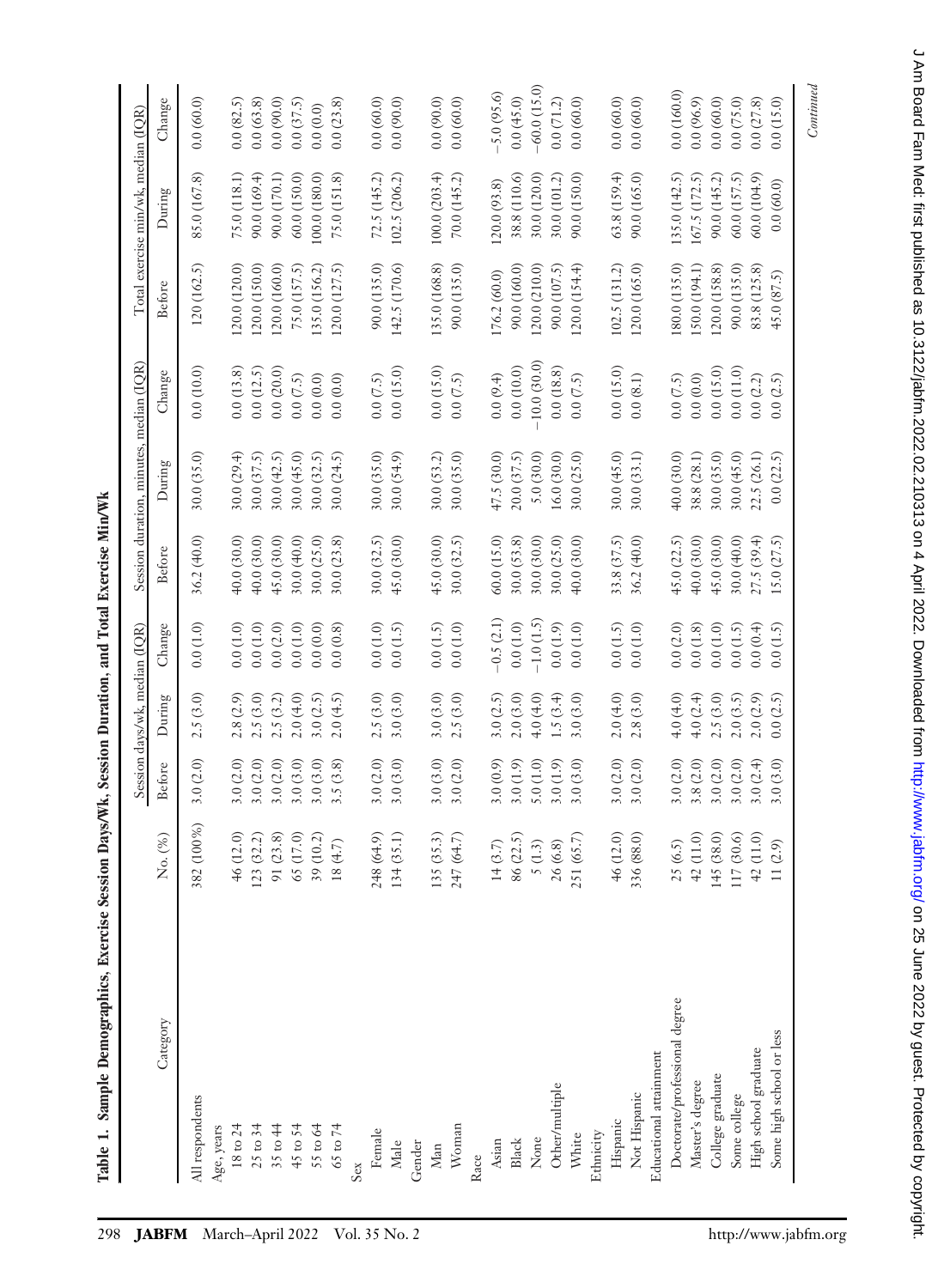|                                           |             |               | Session days/wk, median (IQR) |          |             | Session duration, minutes, median (IQR) |              |               | Total exercise min/wk, median (IQR) |              |
|-------------------------------------------|-------------|---------------|-------------------------------|----------|-------------|-----------------------------------------|--------------|---------------|-------------------------------------|--------------|
| Category                                  | No. (%)     | <b>Before</b> | During                        | Change   | Before      | During                                  | Change       | Before        | During                              | Change       |
| Before pandemic employment status         |             |               |                               |          |             |                                         |              |               |                                     |              |
| Employed: work at home                    | 41 (10.7)   | 3.0(2.0)      | 3.0(4.0)                      | 0.0(1.5) | 37.5(40.0)  | 30.0(45.0)                              | 0.0(30.0)    | 135.0 (135.0) | 60.0 (180.0)                        | 0.0(90.0)    |
| Employed: work away from home             | 217 (56.8)  | 3.0(2.0)      | 3.0(3.0)                      | 0.0(1.0) | 37.5 (30.0) | 30.0 (30.0)                             | 0.0(10.0)    | 120.0(150.0)  | 90.0 (165.0)                        | 0.0(60.0)    |
| Employed: work at home and away from home | 36(9.4)     | 3.0(2.1)      | 2.8(3.1)                      | 0.0(0.6) | 42.5 (30.0) | 32.5 (31.9)                             | 0.0(1.2)     | 120.0(137.8)  | 80.0 (161.2)                        | 0.0(37.5)    |
| Retired                                   | $20\ (5.2)$ | 2.0(3.5)      | 2.0(2.6)                      | 0.0(0.0) | 30.0 (18.8) | 25.0 (28.9)                             | $0.0\ (1.2)$ | 60.0 (112.5)  | 45.0 (108.0)                        | 0.0(3.8)     |
| Student                                   | 26 (6.8)    | 3.2(2.4)      | 3.0 (3.0)                     | 0.0(2.8) | 45.0(30.0)  | 30.0 (28.1)                             | 0.0(15.0)    | 142.5 (168.8) | 90.0 (125.6)                        | 0.0(195.0)   |
| Unemployed                                | 42(11.0)    | 3.0(3.0)      | 2.2(3.8)                      | 0.0(1.0) | 30.0(37.5)  | 27.5(43.8)                              | 0.0(0.0)     | 90.0 (140.3)  | 60.0(134.1)                         | 0.0(29.1)    |
| During pandemic employment status         |             |               |                               |          |             |                                         |              |               |                                     |              |
| Employed: work at home                    | 103 (27.0)  | 3.0(2.0)      | 3.0(3.2)                      | 0.0(1.0) | 45.0(30.0)  | 30.0 (36.2)                             | 0.0(5.0)     | 120.0 (120.0) | 90.0 (164.9)                        | 0.0(60.0)    |
| Employed: work away from home             | 132 (34.6)  | 3.0(2.0)      | 2.5(2.6)                      | 0.0(1.0) | 37.5 (30.0) | 30.0(41.9)                              | 0.0(20.6)    | 120.0 (166.2) | 84.4 (169.6)                        | 0.0(80.0)    |
| Employed: work at home and away from home | 50(13.1)    | 3.0(2.5)      | 2.0(2.9)                      | 0.0(1.4) | 32.5 (28.2) | 30.0 (22.5)                             | 0.0(0.2)     | 108.8 (135.0) | 68.8 (150.0)                        | 0.0(56.2)    |
| Retired                                   | 18(4.7)     | 2.0(4.5)      | 2.0(2.4)                      | 0.0(0.0) | 30.0 (18.8) | 25.0 (24.5)                             | 0.0(0.0)     | 55.0 (137.5)  | 45.0 (103.0)                        | 0.0(0.0)     |
| Student                                   | 23 (6.0)    | 3.0(2.8)      | 3.0 (3.0)                     | 0.0(2.5) | 45.0(30.0)  | 30.0 (26.2)                             | 0.0(15.0)    | 135.0 (172.5) | 90.0 (123.8)                        | 0.0(180.0)   |
| Unemployed                                | 56 (14.7)   | 3.0(2.0)      | 2.0(4.0)                      | 0.0(1.0) | 30.0 (50.0) | 27.5 (38.1)                             | 0.0(6.2)     | 90.0 (159.2)  | 60.0 (132.2)                        | 0.0(31.9)    |
| Marital status                            |             |               |                               |          |             |                                         |              |               |                                     |              |
| Divorced and not remarried                | 47(12.3)    | 3.0 $(4.0)$   | 2.0(4.0)                      | 0.0(2.0) | 30.0 (42.5) | 30.0 (56.2)                             | 0.0(15.0)    | 105.0 (192.5) | 60.0 (170.0)                        | 0.0(70.0)    |
| Married                                   | 156 (40.8)  | 3.0(2.5)      | 3.0(3.1)                      | 0.0(1.0) | 37.5 (30.0) | 30.0 (27.0)                             | 0.0(7.5)     | 140.0 (138.8) | 97.5 (161.2)                        | 0.0(60.0)    |
| Married but separated                     | 11(2.9)     | 2.5(1.5)      | 2.5(2.5)                      | 0.0(0.2) | 30.0 (47.5) | 30.0(47.5)                              | 0.0(18.8)    | 90.0(132.5)   | 90.0 (132.5)                        | 0.0(37.5)    |
| Single (never married)                    | 159 (41.6)  | 3.0(2.0)      | 2.0(3.5)                      | 0.0(1.0) | 30.0 (40.0) | 30.0 (44.8)                             | 0.0(13.0)    | 90.0 (137.5)  | 60.0 (120.0)                        | 0.0(60.0)    |
| Widowed and not remarried                 | 9(2.4)      | 3.0(4.0)      | 3.0(5.0)                      | 0.0(0.0) | 20.0 (20.0) | 30.0 (20.0)                             | 0.0(0.0)     | 60.0 (150.0)  | 90.0 (120.0)                        | 0.0(30.0)    |
| Children in household 10 years or younger |             |               |                               |          |             |                                         |              |               |                                     |              |
| ž                                         | 288 (75.4)  | 3.0(2.5)      | 3.0(3.0)                      | 0.0(1.0) | 32.5 (40.0) | 30.0 (35.0)                             | 0.0(7.5)     | 120.0(161.2)  | 90.0 (161.0)                        | 0.0(60.0)    |
| Yes                                       | 94 (24.6)   | 3.0(2.0)      | 2.0(3.4)                      | 0.0(1.0) | 37.5 (33.8) | 30.0(43.4)                              | 0.0(15.0)    | 97.5 (135.0)  | 76.9 (147.4)                        | $-6.9(60.0)$ |
| Children in household 11 years or older   |             |               |                               |          |             |                                         |              |               |                                     |              |
| ż                                         | 301 (78.8)  | 3.0(2.0)      | 2.5(3.0)                      | 0.0(1.0) | 37.5 (35.0) | 30.0 (35.0)                             | 0.0(10.0)    | 120.0 (150.0) | 90.0 (168.8)                        | 0.0(60.0)    |
| Yes                                       | 81 (21.2)   | 3.0(2.0)      | 2.5(3.0)                      | 0.0(1.0) | 30.0 (40.0) | 30.0 (40.0)                             | 0.0(5.0)     | 90.0 (157.5)  | 75.0 (165.0)                        | 0.0(45.0)    |
| Abbreviation: IQR, interquartile range.   |             |               |                               |          |             |                                         |              |               |                                     |              |

J Am Board Fam Med: first published as 10.3122/jabfm.2022.02.210313 on 4 April 2022. Downloaded from http://www.jabfm.org/ on 25 June 2022 by guest. Protected by copyright. d Am Board Fam Med: first published as 10.312/jabfm.2022.02.210313 on 4 April 2022. Downloaded from <http://www.jabfm.org/> on 25 June 2022 by guest. Protected by copyright.

Table 1. Continued

Table 1. Continued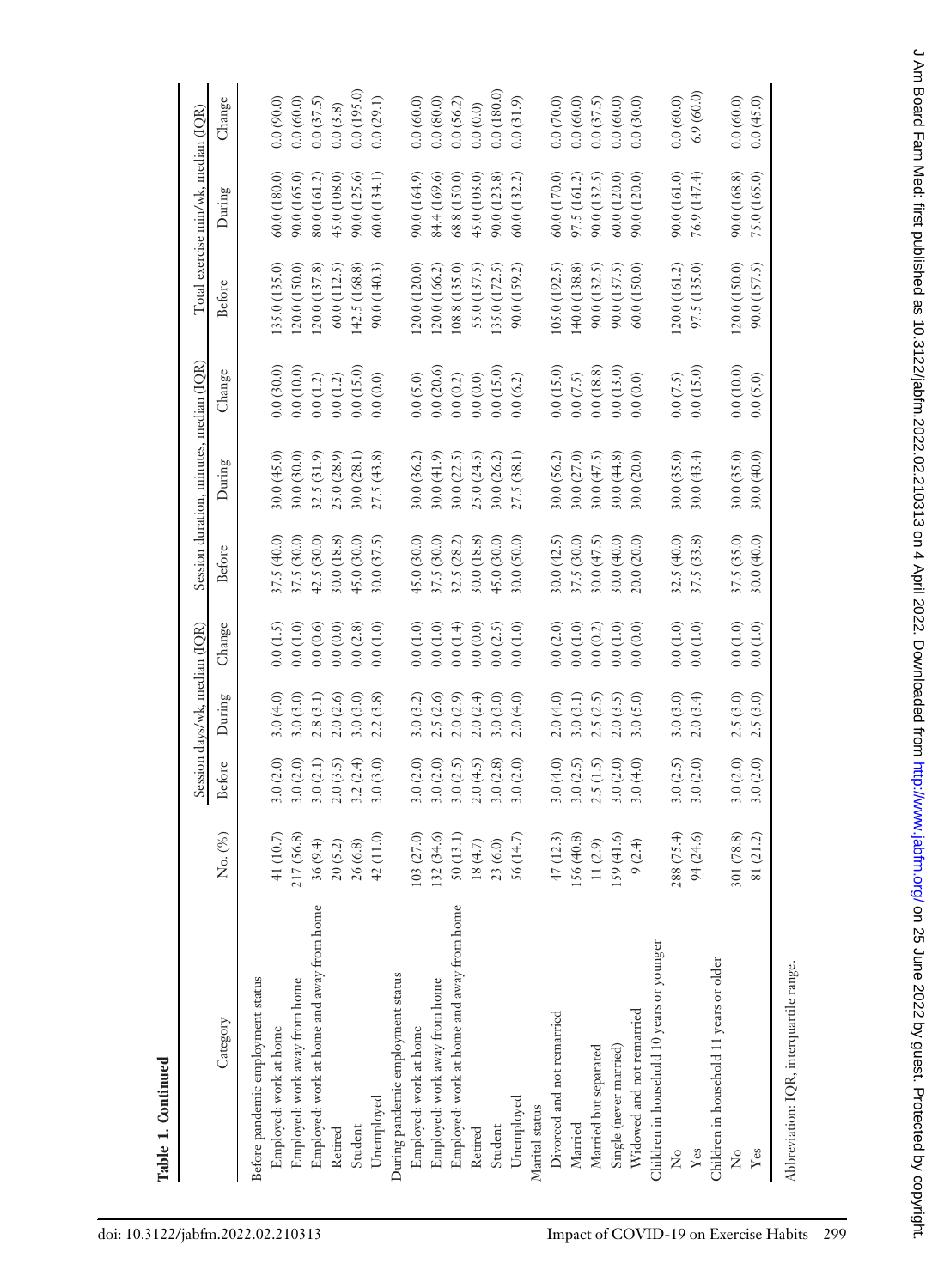Table 2. Exercise Setting Before and During the Pandemic

|                         |               | $No.$ (%) reporting activity |                   |  |
|-------------------------|---------------|------------------------------|-------------------|--|
| Type of activity        | <b>Before</b> | During                       | $P^{\rm a}$       |  |
| <b>Sports</b>           | 55(14.4)      | 27(7.1)                      | $-.001$           |  |
| Group classes (virtual) | 24(6.3)       | 50 (13.1)                    | $-.001$           |  |
| Group classes (on site) | 58 (15.2)     | 9(2.4)                       | $-.001$           |  |
| Weightlifting           | 113 (29.6)    | 72 (18.8)                    | $-.001$           |  |
| Walking                 | 257(67.3)     | 247 (64.7)                   | .229              |  |
| Running                 | 111(29.1)     | 93 (24.3)                    | .010 <sup>b</sup> |  |
| Biking                  | 57 (14.9)     | 47(12.3)                     | .089              |  |
| Swimming                | 26(6.8)       | 13(3.4)                      | .006              |  |

<sup>a</sup>McNemar's paired chi-square test.<br><sup>b</sup>Controlling for multiple compari

Controlling for multiple comparisons using the Holm–Sidak procedure, rather than the Benjamini-Hochberg, attenuates the statistical significance of this result (Holm–Sidak adjusted  $P =$ .073).

persons). Similarly, we failed to detect an association between change in total weekly exercise duration (Wilcoxon rank sum  $P = .946$ ) or weight (Wilcoxon rank sum  $P = .085$ ) among persons who were employed before the pandemic  $(n = 294)$ , stratified by whether they remained employed (n =  $276$ ) or became unemployed (n = 18).

#### **Discussion**

The aim of this study was to investigate the changes in exercise habits in the US workforce during the "Stay at Home" order of the COVID-19 outbreak in the US. This study did not find any significant change in total weekly exercise duration when stratified by change in employment status. However, across all participants, total duration of exercise was decreased after the onset of the pandemic. This finding is consistent with a similar study on the change of exercise habits during COVID-19 confinement.<sup>1</sup> This large international study (n =  $1047$ ) found a negative impact on physical activity on all levels of intensity and a 33.5% decrease in overall weekly physical activity.<sup>1</sup> This same international study also found that food consumption and meal patterns (the type of food, eating out of control, snacks between meals, number of main meals) were unhealthier during confinement.<sup>1</sup> This could explain in part why 38.7% of our study participants reported weight gain during the pandemic. Our study is more applicable to the US population because the international study included only 31

participants who were included from continents other than Asia, Europe, and Africa.<sup>1</sup>

Importantly, our study found that before the onset of the pandemic, 41.1% of participants reported exercising more than 150 min/wk as recommended by the Physical Guidelines for Americans. After the onset of the pandemic this had a significant fall to 31.1% meeting this threshold. This fall in exercise participation occurred despite 23.6% of participants purchasing new home exercise equipment during the pandemic.

These findings are important in light of emerging evidence that physical activity should be promoted as a nonpharmacologic intervention to protect against 2019 novel coronavirus.<sup>10,16</sup> A large study (n = 48,440) found that patients with COVID-19 who were consistently inactive were at increased risk of hospitalization, ICU admission, and death.<sup>22</sup> Exercise-induced immunomodulation has been recognized for over 3 decades, with around 5000 peer reviewed original and review articles available in both MEDLINE and PubMed databases.16 Researchers suggest physical exercise can act as an immunomodulator by increasing proand anti-inflammatory cytokines such as IL-10 and IFN- $\beta$ .<sup>10</sup> Exercise also increases lymphocyte circulation and cell recruitment. $10$  This can lower incidence, symptom intensity, and mortality in viral infections.<sup>10</sup> Suppression of IFN- $\alpha$  and IFN- $\beta$  has been theorized as a possible pathology to COVID-19.<sup>10</sup> These cytokines are especially important because they act as antivirals by influencing activities of macrophages and lymphocytes.<sup>10</sup> There has been evidence that physical activity leads to decreased acute respiratory illness incidence, duration, and intensity of symptoms, as well as mortality.<sup>10</sup> Heffmernan et al have suggested that exercise training could also improve immune response to COVID-19 by augmenting the ACE2-Ang1-7-Mas receptor axis to reduce pulmonary fibrosis.<sup>13</sup> Carter et al proposed that regular physical activity, when particularly done outside, can alleviate risk factors for COVID-19 by increasing vitamin D exposure as well as decreasing adiposity.<sup>6</sup>

Another manner in which physical activity may benefit US Americans during the pandemic is through the relief of psychological stress. Studies have consistently found a relationship exists between physical inactivity and an increased risk for depression and anxiety disorders.<sup>9,14</sup> This is specifically important in the setting of a global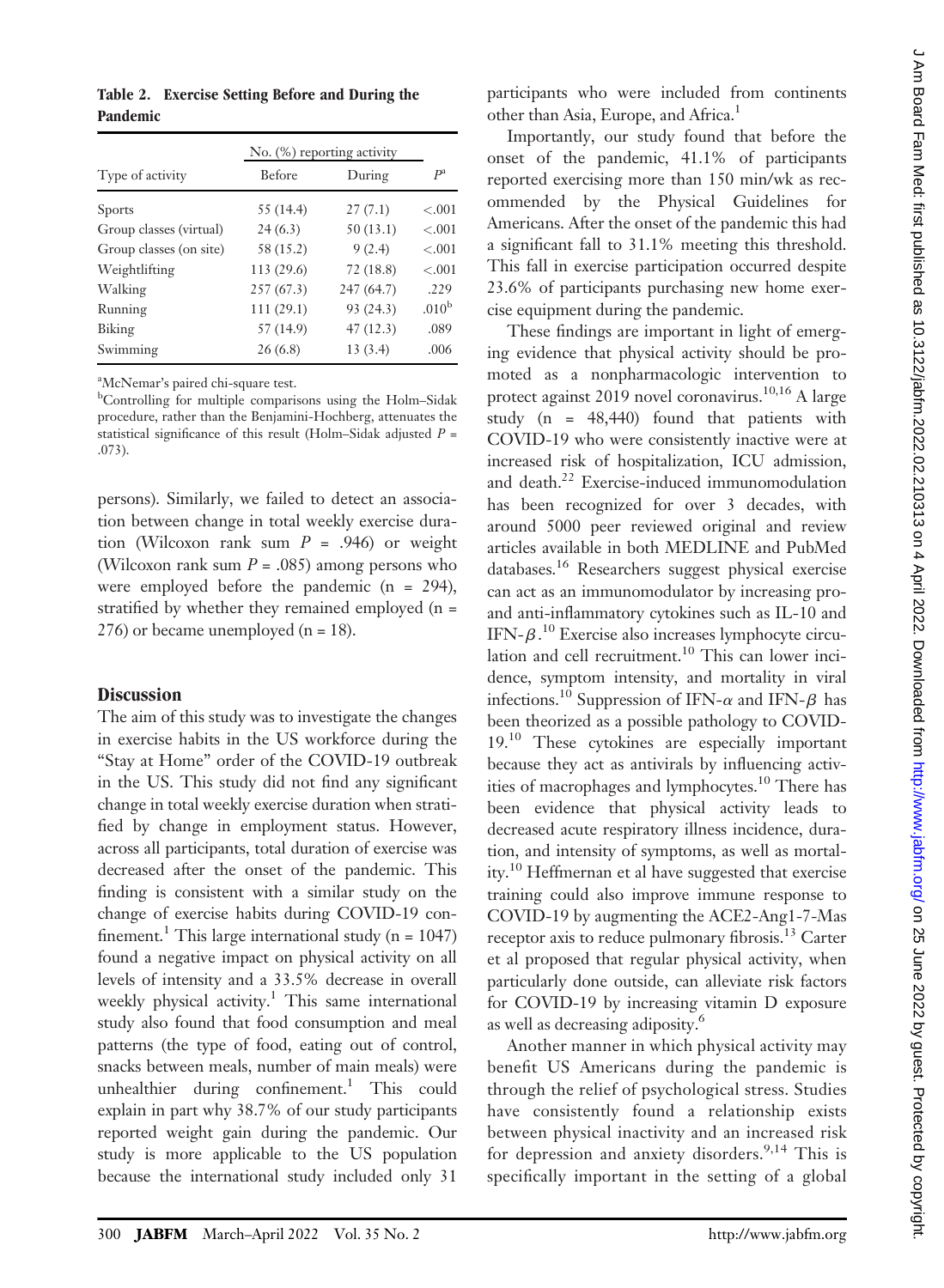|                                           |             |            | Weight change >4 lbs, No. (%) |           |
|-------------------------------------------|-------------|------------|-------------------------------|-----------|
| Category                                  | No. (%)     | Increased  | No change                     | Decreased |
| All respondents                           | 382 (100.0) | 148 (38.7) | 162(42.4)                     | 72(18.8)  |
| Age, years                                |             |            |                               |           |
| 18 to 24                                  | 46(12.0)    | 17(37.0)   | 25(54.3)                      | 4(8.7)    |
| 25 to 34                                  | 123 (32.2)  | 46(37.4)   | 50 (40.7)                     | 27(22.0)  |
| 35 to 44                                  | 91 (23.8)   | 36 (39.6)  | 38 (41.8)                     | 17(18.7)  |
| 45 to 54                                  | 65 (17.0)   | 32(49.2)   | 22 (33.8)                     | 11(16.9)  |
| 55 to 64                                  | 39(10.2)    | 13(33.3)   | 17(43.6)                      | 9(23.1)   |
| 65 to 74                                  | 18(4.7)     | 4(22.2)    | 10(55.6)                      | 4(22.2)   |
| Sex                                       |             |            |                               |           |
| Male                                      | 134(35.1)   | 50 (37.3)  | 62(46.3)                      | 22(16.4)  |
| Female                                    | 248 (64.9)  | 98 (39.5)  | 100(40.3)                     | 50(20.2)  |
| Gender                                    |             |            |                               |           |
| Man                                       | 135(35.3)   | 50 (37.0)  | 62 (45.9)                     | 23(17.0)  |
| Woman                                     | 247 (64.7)  | 98 (39.7)  | 100(40.5)                     | 49 (19.8) |
| Race                                      |             |            |                               |           |
| Asian                                     | 14(3.7)     | 5(35.7)    | 9(64.3)                       | 0(0.0)    |
| Black                                     | 86 (22.5)   | 44(51.2)   | 26(30.2)                      | 16(18.6)  |
| None                                      | 5(1.3)      | 3(60.0)    | 2(40.0)                       | 0(0.0)    |
| Other/multiple                            | 26(6.8)     | 12(46.2)   | 10(38.5)                      | 4(15.4)   |
| White                                     | 251 (65.7)  | 84 (33.5)  | 115(45.8)                     | 52 (20.7) |
| Ethnicity                                 |             |            |                               |           |
| Hispanic                                  | 46(12.0)    | 16(34.8)   | 19(41.3)                      | 11(23.9)  |
| Non-Hispanic                              | 336 (88.0)  | 132 (39.3) | 143 (42.6)                    | 61(18.2)  |
| Educational attainment                    |             |            |                               |           |
| Some high school or less                  | 11(2.9)     | 6(54.5)    | 4(36.4)                       | 1(9.1)    |
| High school graduate                      | 42(11.0)    | 15(35.7)   | 22 (52.4)                     | 5(11.9)   |
| Some college                              | 117 (30.6)  | 43(36.8)   | 51 (43.6)                     | 23(19.7)  |
| College graduate                          | 145 (38.0)  | 59 (40.7)  | 59 (40.7)                     | 27(18.6)  |
| Master's degree                           | 42(11.0)    | 14(33.3)   | 20(47.6)                      | 8(19.0)   |
| Doctorate/Professional degree             | 25(6.5)     | 11(44.0)   | 6(24.0)                       | 8(32.0)   |
| Before pandemic employment status         |             |            |                               |           |
| Unemployed                                | 42(11.0)    | 19(45.2)   | 12(28.6)                      | 11(26.2)  |
| Employed: work away from home             | 217 (56.8)  | 81 (37.3)  | 94(43.3)                      | 42 (19.4) |
| Employed: work at home                    | 41(10.7)    | 19(46.3)   | 21 (51.2)                     | 1(2.4)    |
| Employed: work at home and away from home | 36(9.4)     | 12 (33.3)  | 13 (36.1)                     | 11(30.6)  |
| Retired                                   | 20(5.2)     | 8(40.0)    | 9(45.0)                       | 3(15.0)   |
| Student                                   | 26(6.8)     | 9(34.6)    | 13(50.0)                      | 4(15.4)   |
| During pandemic employment status         |             |            |                               |           |
| Unemployed                                | 56 (14.7)   | 27(48.2)   | 19(33.9)                      | 10(17.9)  |
| Employed: work away from home             | 132 (34.6)  | 51 (38.6)  | 53 (40.2)                     | 28 (21.2) |
| Employed: work at home                    | 103(27.0)   | 36(35.0)   | 51 (49.5)                     | 16(15.5)  |
| Employed: work at home and away from home | 50(13.1)    | 21(42.0)   | 17(34.0)                      | 12(24.0)  |
| Retired                                   | 18(4.7)     | 7(38.9)    | 9(50.0)                       | 2(11.1)   |
| Student                                   | 23(6.0)     | 6(26.1)    | 13(56.5)                      | 4(17.4)   |
| Marital status                            |             |            |                               |           |
| Single (never married)                    | 159 (41.6)  | 61 (38.4)  | 70(44.0)                      | 28 (17.6) |
| Married                                   | 156(40.8)   | 62(39.7)   | 68 (43.6)                     | 26(16.7)  |
| Married but separated                     | 11(2.9)     | 2(18.2)    | 6(54.5)                       | 3(27.3)   |

## Table 3. Self-Reported Change in Weight Stratified by Demographic Variables

**Continued**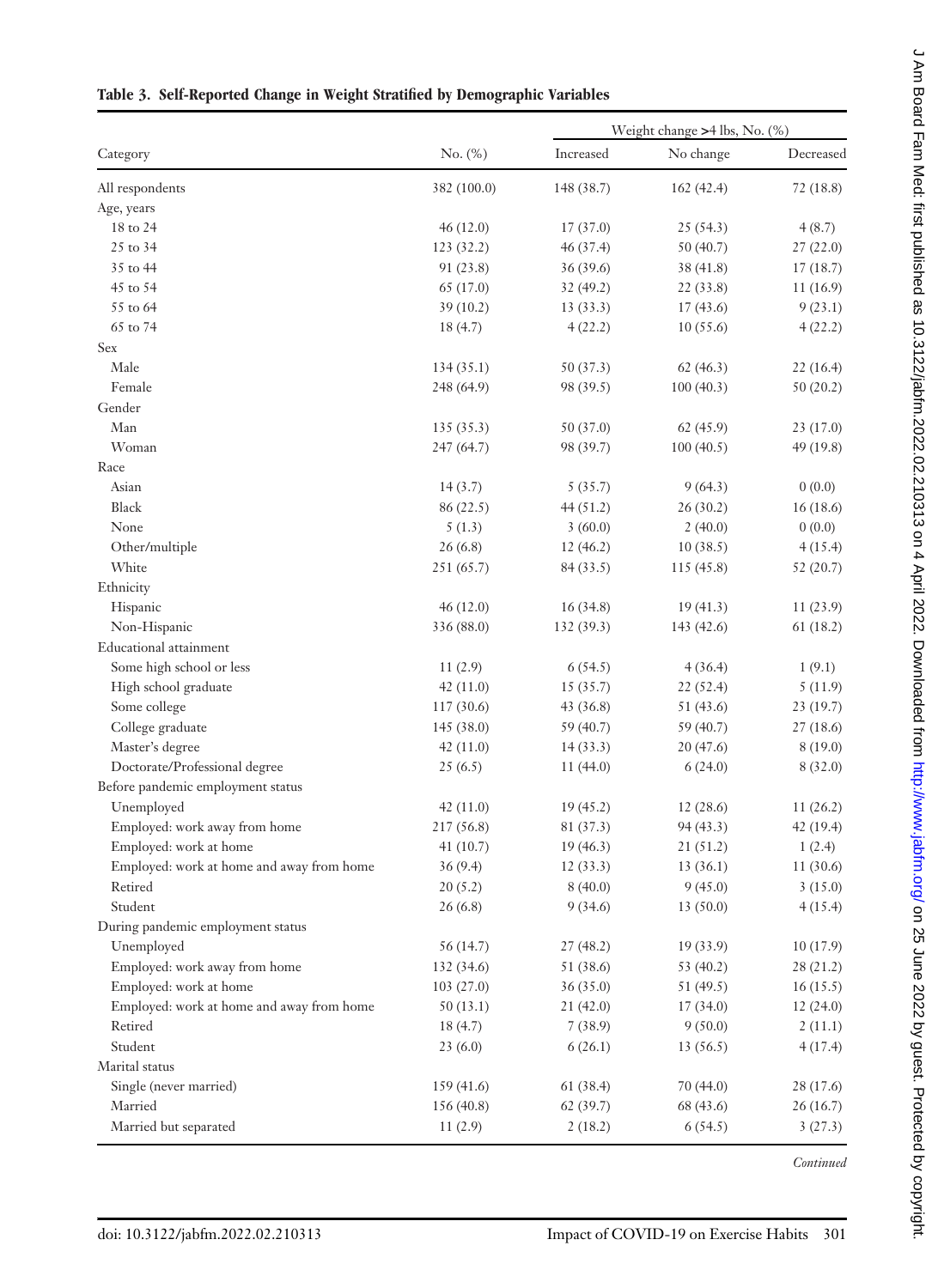#### Table 3. Continued

|                                           |            |           | Weight change $>4$ lbs, No. $(\%)$ |           |
|-------------------------------------------|------------|-----------|------------------------------------|-----------|
| Category                                  | No. (%)    | Increased | No change                          | Decreased |
| Widowed and not remarried                 | 9(2.4)     | 1(11.1)   | 6(66.7)                            | 2(22.2)   |
| Divorced and not remarried                | 47(12.3)   | 22(46.8)  | 12(25.5)                           | 13(27.7)  |
| Children in household 10 years or younger |            |           |                                    |           |
| Yes                                       | 94(24.6)   | 42 (44.7) | 34(36.2)                           | 18(19.1)  |
| $\rm No$                                  | 288 (75.4) | 106(36.8) | 128(44.4)                          | 54 (18.8) |
| Children in household 11 years or greater |            |           |                                    |           |
| Yes                                       | 81 (21.2)  | 36(44.4)  | 30(37.0)                           | 15(18.5)  |
| $\rm No$                                  | 301 (78.8) | 112(37.2) | 132(43.9)                          | 57 (18.9) |

pandemic. Several studies and articles have been published regarding the psychological effects of the COVID-19 pandemic. A study of 1210 respondents from 194 cities in China found that

54% of respondents reported the psychological impact of the COVID 19 outbreak as moderate to severe.<sup>24</sup> This same study also found that 29% of respondents reported moderate to severe

|                                   |         |               | Exercise min/wk, Median (IQR) |       |
|-----------------------------------|---------|---------------|-------------------------------|-------|
| Employment status during pandemic | No. (%) | <b>Before</b> | During                        |       |
| Before pandemic: unemployed       |         |               |                               |       |
| Employed: work away from home     | 4(1.0)  | 125.6(81.6)   | 72.5 (93.8)                   | $-53$ |
| TT 1 1                            | 2(0, 4) | 00011247      | $(0.0 (122)^{2})$             |       |

|  |  |  | Table 4. Employment Status Before and During the Pandemic and Change in Total Weekly Exercise |
|--|--|--|-----------------------------------------------------------------------------------------------|
|  |  |  |                                                                                               |

| Employment status during pandemic                               | No. (%)   | Before        | During       | Change         |
|-----------------------------------------------------------------|-----------|---------------|--------------|----------------|
| Before pandemic: unemployed                                     |           |               |              |                |
| Employed: work away from home                                   | 4(1.0)    | 125.6(81.6)   | 72.5 (93.8)  | $-53.1(68.4)$  |
| Unemployed                                                      | 36(9.4)   | 88.8 (124.7)  | 60.0(132.2)  | 0.0(16.2)      |
| Employed: work at home                                          | 2(0.5)    | 153.8 (18.8)  | 105.0(30.0)  | $-48.8(48.8)$  |
| Before pandemic: employed, work away from home                  |           |               |              |                |
| Employed: work away from home                                   | 123(32.2) | 120.0(167.5)  | 90.0(165.8)  | 0.0(80.0)      |
| Unemployed                                                      | 15(3.9)   | 120.0(177.5)  | 30.0 (120.0) | 0.0(135.0)     |
| Employed: work at home                                          | 58 (15.2) | 112.5(120.0)  | 112.5(142.5) | 0.0(57.5)      |
| Employed: work at home and away from home                       | 21(5.5)   | 135.0 (127.5) | 90.0 (127.5) | 0.0(65.0)      |
| Before pandemic: employed, work at home                         |           |               |              |                |
| Employed: work away from home                                   | 1(0.3)    | 90.0(0.0)     | 0.0(0.0)     | $-90.0(0.0)$   |
| Unemployed                                                      | 2(0.5)    | 100.5(79.5)   | 105.0(105.0) | 4.5(184.5)     |
| Employed: work at home                                          | 36(9.4)   | 137.5 (138.8) | 67.5(195.0)  | 0.0(63.8)      |
| Employed: work at home and away from home                       | 2(0.5)    | 90.0 (90.0)   | 7.5(7.5)     | $-82.5(82.5)$  |
| Before pandemic: employed, work both at home and away from home |           |               |              |                |
| Employed: work away from home                                   | 3(0.8)    | 120.0(120.0)  | 100.0(112.5) | $-15.0(10.0)$  |
| Unemployed                                                      | 1(0.3)    | 120.0(0.0)    | 120.0(0.0)   | 0.0(0.0)       |
| Employed: work at home                                          | 5(1.3)    | 180.0(30.0)   | 120.0(120.0) | 0.0(240.0)     |
| Employed: work at home and away from home                       | 27(7.1)   | 100.0(148.1)  | 67.5(172.5)  | 0.0(40.0)      |
| Before pandemic: retired                                        |           |               |              |                |
| Employed: work away from home                                   | 1(0.3)    | 80.0(0.0)     | 0.0(0.0)     | $-80.0(0.0)$   |
| Employed: work at home                                          | 1(0.3)    | 60.0(0.0)     | 112.5(0.0)   | 52.5(0.0)      |
| Retired                                                         | 18(4.7)   | 55.0 (137.5)  | 45.0(103.0)  | 0.0(0.0)       |
| Before pandemic: student                                        |           |               |              |                |
| Unemployed                                                      | 2(0.5)    | 187.5(52.5)   | 165.0(135.0) | $-22.5(187.5)$ |
| Employed: work at home                                          | 1(0.3)    | 240.0(0.0)    | 120.0(0.0)   | $-120.0(0.0)$  |
| Student                                                         | 23(6.0)   | 135.0 (172.5) | 90.0 (123.8) | 0.0(180.0)     |

Abbreviations: IQR, interquartile range.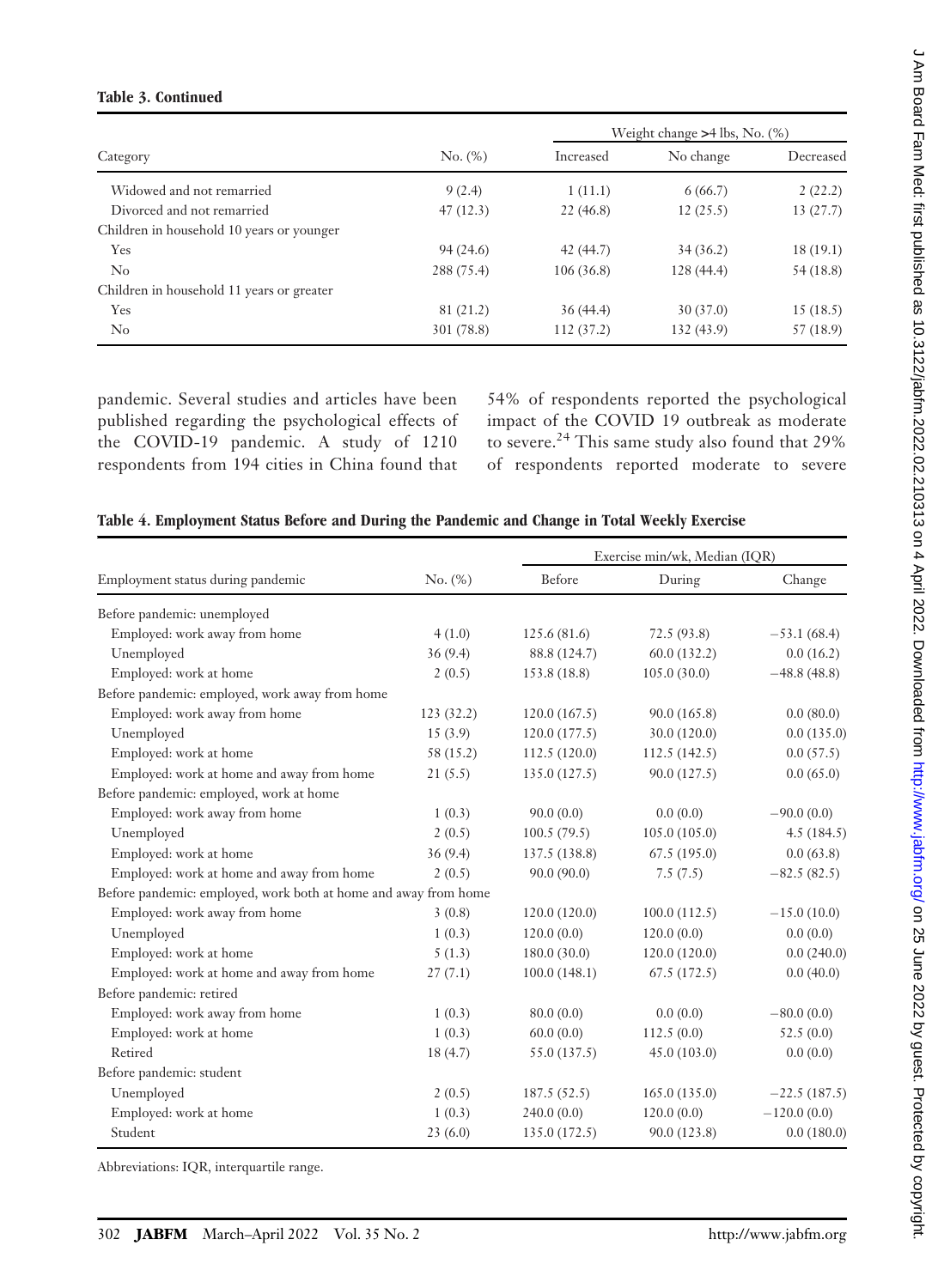|                                                            |            |           | Weight change more than 4 lbs, No. (%) |           |
|------------------------------------------------------------|------------|-----------|----------------------------------------|-----------|
| During pandemic employment status                          | No. (%)    | Increased | No change                              | Decreased |
| Before pandemic: unemployed                                |            |           |                                        |           |
| Employed: work away from home                              | 4(1.0)     | 2(50.0)   | 1(25.0)                                | 1(25.0)   |
| Unemployed                                                 | 36(9.4)    | 16(44.4)  | 10(27.8)                               | 10(27.8)  |
| Employed: work at home                                     | 2(0.5)     | 1(50.0)   | 1(50.0)                                | 0(0.0)    |
| Before pandemic: employed, work away from home             |            |           |                                        |           |
| Employed: work away from home                              | 123 (32.2) | 47(38.2)  | 51(41.5)                               | 25(20.3)  |
| Unemployed                                                 | 15(3.9)    | 8(53.3)   | 7(46.7)                                | 0(0.0)    |
| Employed: work at home                                     | 58 (15.2)  | 17(29.3)  | 28 (48.3)                              | 13(22.4)  |
| Employed: work at home and away from home                  | 21(5.5)    | 9(42.9)   | 8(38.1)                                | 4(19.0)   |
| Before pandemic: employed, work at home                    |            |           |                                        |           |
| Employed: work away from home                              | 1(0.3)     | 1(100.0)  | 0(0.0)                                 | 0(0.0)    |
| Unemployed                                                 | 2(0.5)     | 1(50.0)   | 1(50.0)                                | 0(0.0)    |
| Employed: work at home                                     | 36(9.4)    | 16(44.4)  | 19(52.8)                               | 1(2.8)    |
| Employed: work at home and away from home                  | 2(0.5)     | 1(50.0)   | 1(50.0)                                | 0(0.0)    |
| Before pandemic: employed, work at home and away from home |            |           |                                        |           |
| Employed: work away from home                              | 3(0.8)     | 0(0.0)    | 1(33.3)                                | 2(66.7)   |
| Unemployed                                                 | 1(0.3)     | 0(0.0)    | 1(100.0)                               | 0(0.0)    |
| Employed: work at home                                     | 5(1.3)     | 1(20.0)   | 3(60.0)                                | 1(20.0)   |
| Employed: work at home and away from home                  | 27(7.1)    | 11(40.7)  | 8(29.6)                                | 8(29.6)   |
| Before pandemic: retired                                   |            |           |                                        |           |
| Employed: work away from home                              | 1(0.3)     | 1(100.0)  | 0(0.0)                                 | 0(0.0)    |
| Employed: work at home                                     | 1(0.3)     | 0(0.0)    | 0(0.0)                                 | 1(100.0)  |
| Retired                                                    | 18(4.7)    | 7(38.9)   | 9(50.0)                                | 2(11.1)   |
| Before pandemic: student                                   |            |           |                                        |           |
| Unemployed                                                 | 2(0.5)     | 2(100.0)  | 0(0.0)                                 | 0(0.0)    |
| Employed: work at home                                     | 1(0.3)     | 1(100.0)  | 0(0.0)                                 | 0(0.0)    |
| Student                                                    | 23(6.0)    | 6(26.1)   | 13(56.5)                               | 4(17.4)   |

#### Table 5. Self-Reported Change in Weight Stratified by Before and During Pandemic Employment Status

anxiety symptoms.<sup>20</sup> A meta-analysis of 6 studies suggests that exercise should be considered an evidence-based treatment for anxiety.<sup>23</sup> Zhang et al found that physical activity directly alleviated general negative emotions during the COVID-19 pandemic in a cohort of 66 college students in China.<sup>25</sup> From this study, it was found that about 108 minutes of light intensity, 80 minutes of moderate intensity, or 45 minutes of vigorous intensity exercise daily was a suitable amount of exercise to minimize negative emotions during the pandemic.<sup>25</sup> This is why it is important for physicians to promote exercise in their patients as a preventative measure against COVID-19 induced psychological issues.

This study has limitations. Self-reported physical activity data may be over or underestimated by participants. There is also the possibility of recall bias

because participants were asked to remember exercise habits from before February 2020, several months before the administration of the survey in the fall of 2020. An added bias may also be present by asking participants to evaluate their exercise habits before the pandemic and during the pandemic at the same point in time. There is possible selection bias of a healthy population by surveying patients willing to go to clinic during the COVID-19 pandemic when many delayed seeking routine medical care. Another limitation is that a nonvalidated form of the International Physical Activity Questionnaire form was used to evaluate exercise habits. A shorter version was used to maintain brevity in the survey and increase participation. Other limitations include that it was conducted at a single center and was limited to English-speaking participants. Our results are likely generalizable to patients seeing primary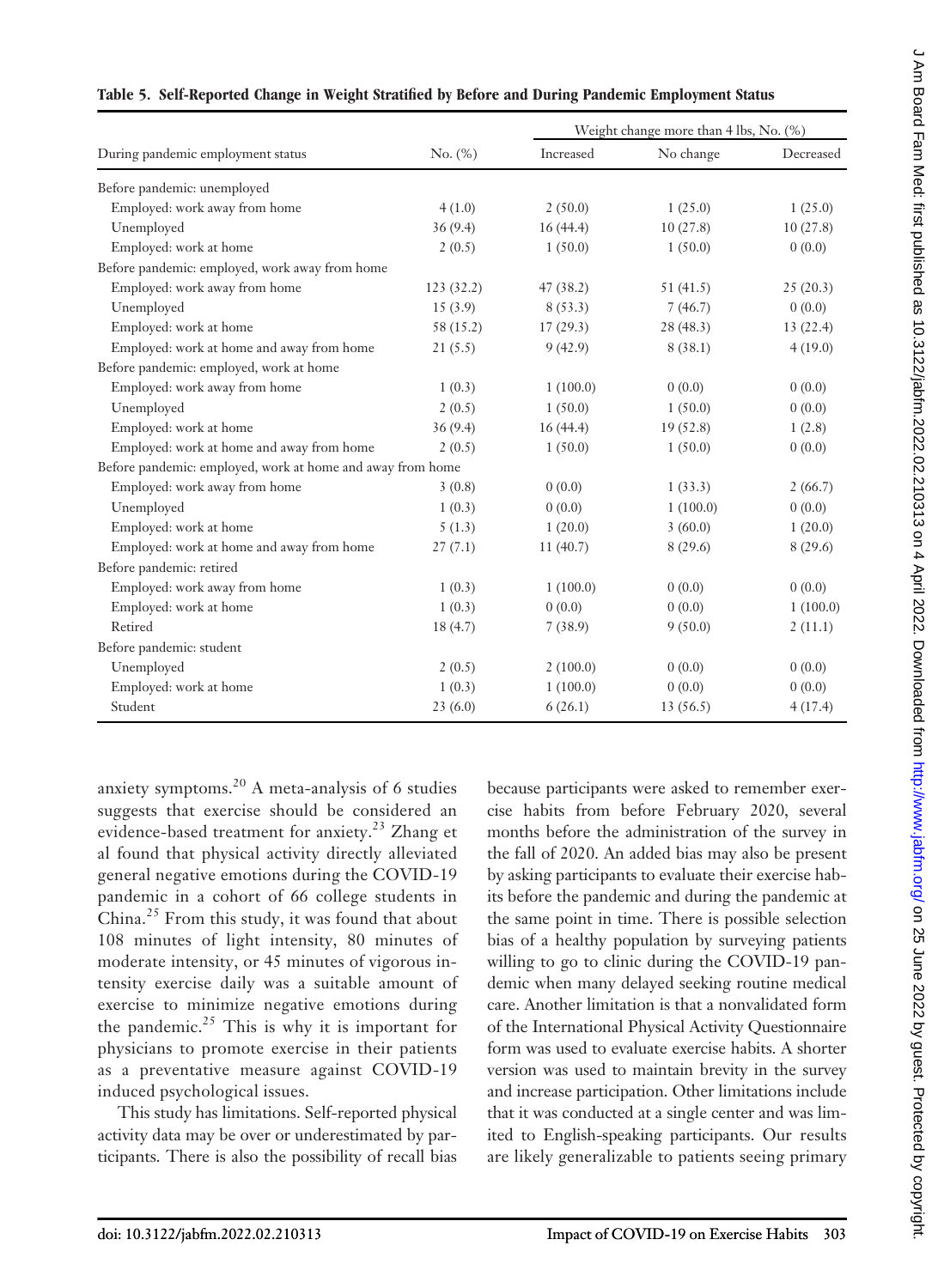care at urban academic medical centers in the US; additional studies in community health centers and in rural locations are warranted.

## **Conclusion**

In summary, the COVID-19 pandemic significantly altered exercise habits (decreasing total weekly duration of exercise, decreasing satisfaction of exercise guidelines, and changing the setting of exercise activity). These alterations occurred alongside a trend toward significant increases in weight. Although we observed large changes in employment setting toward work-at-home and hybrid at-home/away settings—we did not find an association with postpandemic work setting and either exercise duration or weight. Our findings illuminate the exercise experience of individuals in the United States seeking primary care; this group is important because it is the group primary care physicians can intervene on to promote health outcomes. Further research to define pandemic-related changes in exercise habits of individuals in community and rural settings would be helpful. Further studies are also needed to assess strategies to maintain healthy habits during and post pandemic.

We thank the nursing and administrative staff at the University of Kansas Medical Center family medicine clinic for their assistance with distributing and collecting the survey.

To see this article online, please go to: [http://jabfm.org/content/](http://jabfm.org/content/35/2/295.full) [35/2/295.full](http://jabfm.org/content/35/2/295.full).

#### References

- 1. Ammar A, Brach M, Trabelsi K, et al. Effects of COVID-19 home confinement of eating behavior and physical activity: results of the ECLB-COVID19 international online survey. Nutrients 2020;12:1583.
- 2. Arem H, Moore SC, Patel A, et al. Leisure time physical activity and mortality: a detailed pooled analysis of the dose-response relationship. JAMA Intern Med 2015;175:959–67.
- 3. Blafoss R, Micheletti JK, Sundstrup E, Jakobsen MD, Bay H, Andersen LL. Is fatigue after work a barrier for leisure-time physical activity? cross-sectional study among 10,000 adults from the general working population. Scand J Public Health 2019; 47:383–91.
- 4. Blake H, Stanulewicz N, Mcgill F. Predictors of physical activity and barriers to exercise in nursing and medical students. J Adv Nurs 2017;73: 917–29.
- 5. Caban-Martinez A, Lee D, Fleming LE, et al. Leisure-time physical activity levels of the US workforce. Prev Med 2007;44:432–6.
- 6. Carter SJ, Baranauskas MN, Fly AD. Considerations for obesity, vitamin D, and physical activity amid the COVD-19 pandemic. Obesity 2020;28:1176–7.
- 7. CDC COVID Data Tracker [Internet]. Centers for Disease Control and Prevention; 2020 [cited 2020 December 2]. Available at: [https://covid.cdc.gov/](https://covid.cdc.gov/covid-data-tracker/#cases_casesper100klast7days) [covid-data-tracker/#cases\\_casesper100klast7days](https://covid.cdc.gov/covid-data-tracker/#cases_casesper100klast7days).
- 8. Choi J, Lee M, Lee J, Kang D, Choi J. Correlates associated with participation in physical activity among adults: a systematic review of reviews and update. BMC Public Health 2017;17:356.
- 9. Crowley S. Exercise is medicine: the role of exercise in the prevention and treatment of mood and anxiety disorders in children and adults. Psychoneuroendocrinology 2015;61:18.
- 10. da Silveira MP, da Silva Fagundes KK, Bizuti MR, et al. Physical exercise as a tool to help the immune system against COVID-19: an integrative review of the current literature. Clin Exp Med 2021;21:15–28.
- 11. Executive Order No. 20-16 [Internet]. State of Kansas, Governor Laura Kelly; 2020 [cited 2020 December 2]. Available at: [https://governor.kansas.](https://governor.kansas.gov/wp-content/uploads/2020/03/EO20-16.pdf) [gov/wp-content/uploads/2020/03/EO20-16.pdf](https://governor.kansas.gov/wp-content/uploads/2020/03/EO20-16.pdf).
- 12. Hagströmer M, Oja P, Sjöström M. The International Physical Activity Questionnaire (IPAQ): a study of concurrent and construct validity. Public Health Nutr 2006;9:755–62.
- 13. Heffernan KS, Jae SY. Exercise as medicine for COVID-19: an ace in the hole? Med Hypotheses 2020;142:109835.
- 14. Hiles SA, Lamers F, Milaneschi Y, Penninx BWJH. Sit, step, sweat: longitudinal associations between physical activity patterns, anxiety and depression. Psychol Med 2017;47:1466–77.
- 15. Holtermann A, Krause N, Van der Beek AJ, Straker A. The physical activity paradox: six reasons why occupational activity (OPA) does not confer the cardiovascular health benefits that leisure time physical activity does. Br J Sports Med 2018;52:149–50.
- 16. Leandro CG, Ferreira e Silva WT, Lima-Silva AE. COVID-19 and exercise-induced immunomodulation. Neuroimmunomodulation 2020;27:75–8.
- 17. Martinez Y, Harmon B, Nigg C, Bantum E, Strayhorn S. Diet and physical activity intervention strategies for college students. Health Behav Policy Rev 2016;3:336–47.
- 18. Harris P, Taylor AR, Minor BL, REDCap Consortium, et al. The REDCap Consortium: building an international community of software partners. J Biomed Inform 2019;95:103208.
- 19. Harris P, Taylor A, Thielke R, Payne R, Gonzalez JN, Conde JG. Research Electronic Data Capture (REDCap)—a metadata-driven methodology and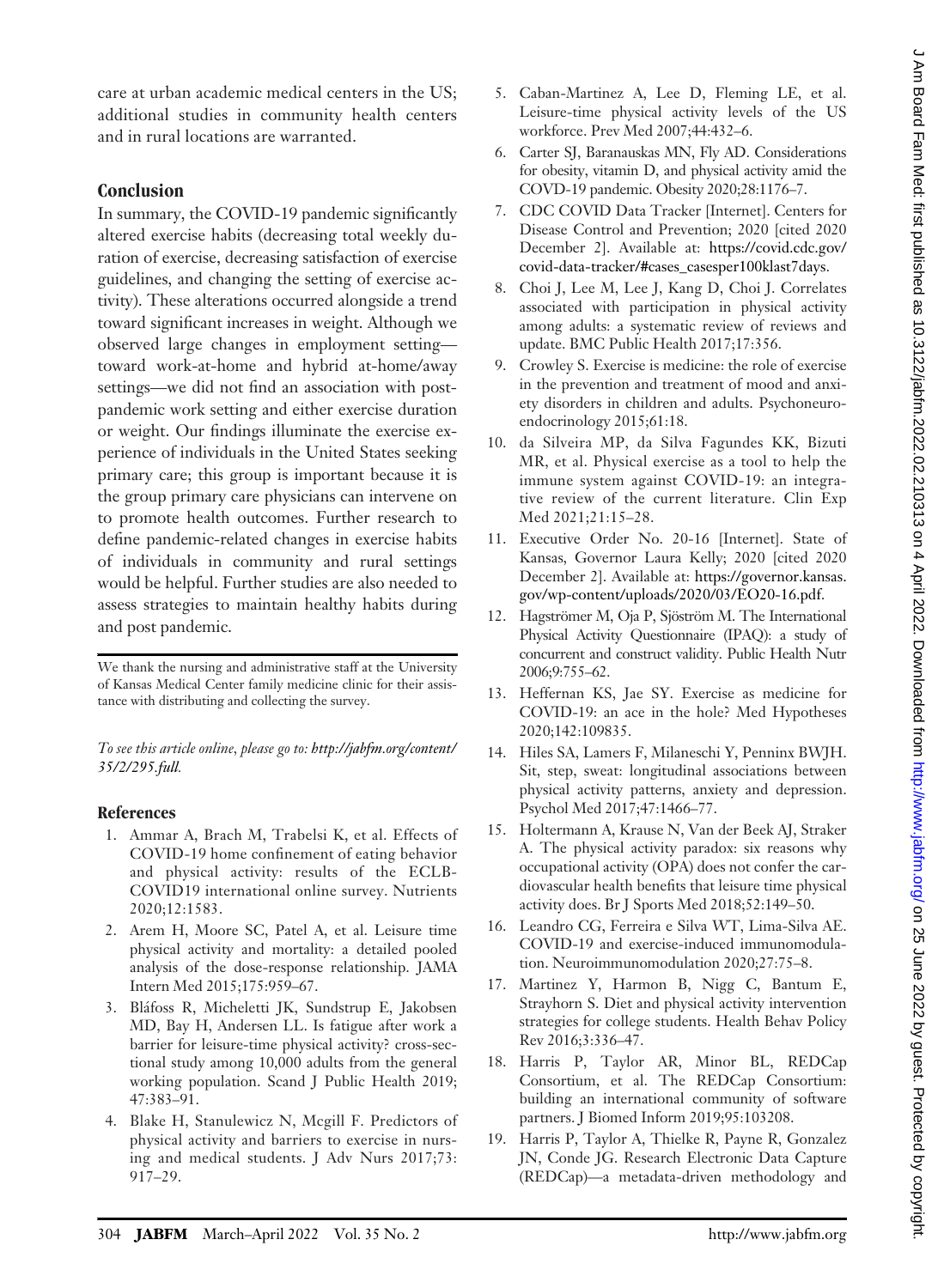workflow process for providing translational research informatics support. J Biomed Inform 2009;42: 377–81.

- 20. Parra D, Wetherell JL, Van Zandt A, Brownson RC, Abhishek J, Lenze E. A qualitative study of older adults' perspectives on initiating exercise and mindfulness practice. BMC Geriatr 2019;19:354.
- 21. Physical Activity Guidelines Advisory Committee. Physical Activity Guidelines for Americans. 2nd ed. US Dept of Health and Human Services; 2018.
- 22. Sallis R, Young DR, Tartof SY, et al. Physical inactivity is associated with a higher risk for severe COVID-19 outcomes: a study in 48440 adult patients. Br J Sports Med 2021;55:1099–105. Published April 13. Access April 19, 2021. [https://](https://pubmed.ncbi.nlm.nih.gov/33849909/) [pubmed.ncbi.nlm.nih.gov/33849909/](https://pubmed.ncbi.nlm.nih.gov/33849909/).
- 23. Stubbs B, Vancampfort D, Rosenbaum S, et al. An examination of the anxiolytic effects of exercise for

people with anxiety and stress-related disorders: a meta-analysis. Psychiatry Res 2017;249:102–8.

- 24. Wang C, Pan R, Wan X, et al. Immediate psychological responses and associated factors during the initial stage of the 2019 coronavirus disease (COVID-19) epidemic among the general population in China. IJERPH 2020;17:1729.
- 25. Zhang Y, Zhang H, Xindong M, Qian D. Mental health problems during COVID-19 pandemics and mitigation effects of exercise: a longitudinal study of college students in China. IJERPH 2020;17: 3722.
- 26. Zhao M, Veeranki S, Li S, Steffen LM, Xi B. Beneficial associations of low and large doses of leisure time physical activity with all-cause cardiovascular disease and cancer mortality: a national cohort study of 88,140 US adults. Br J Sports Med 2019;53:1405–11.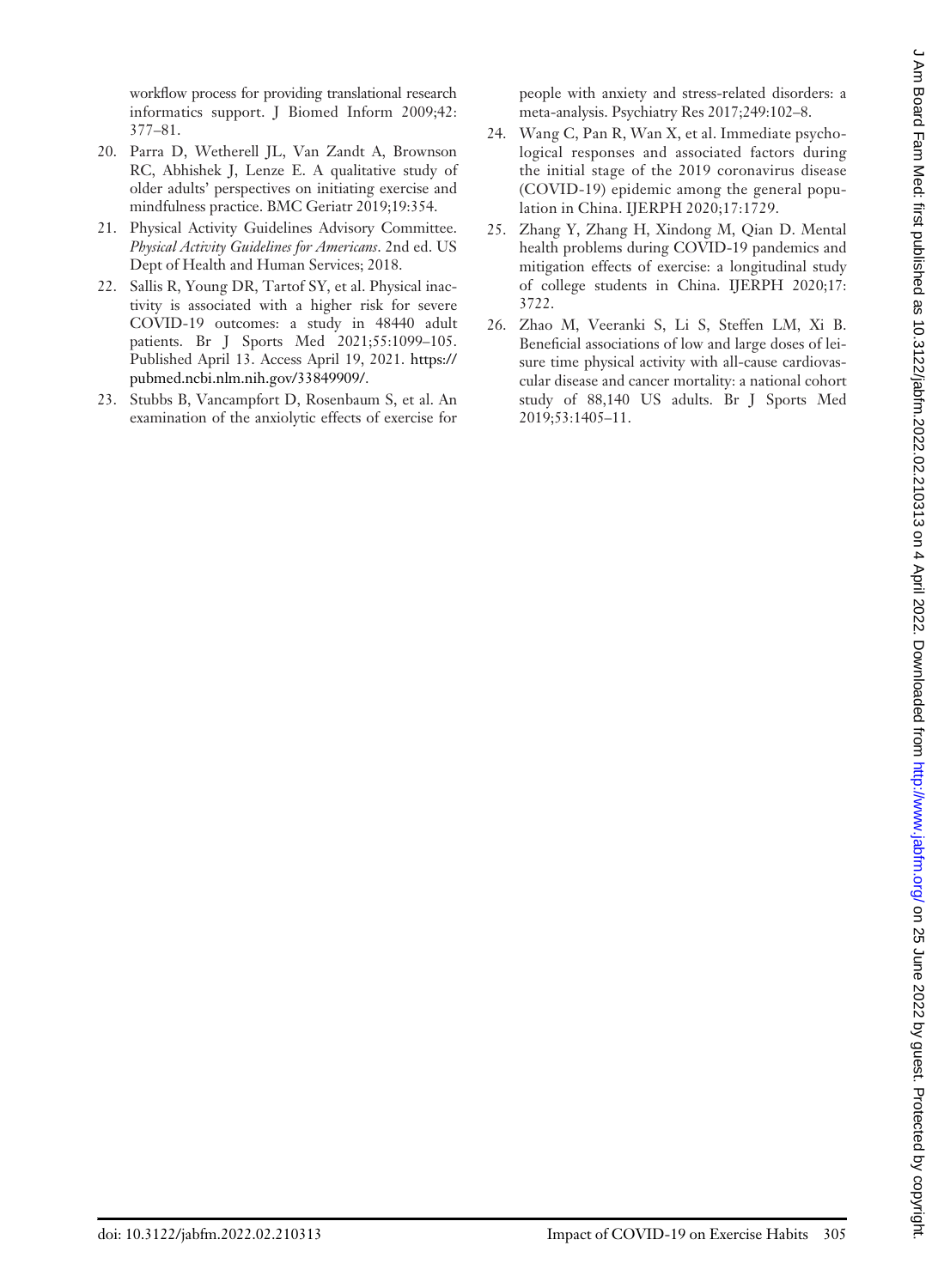Appendix.



## Appendix Figure 1. Distribution of Change in Total Minutes of Weekly Exercise Among Respondents.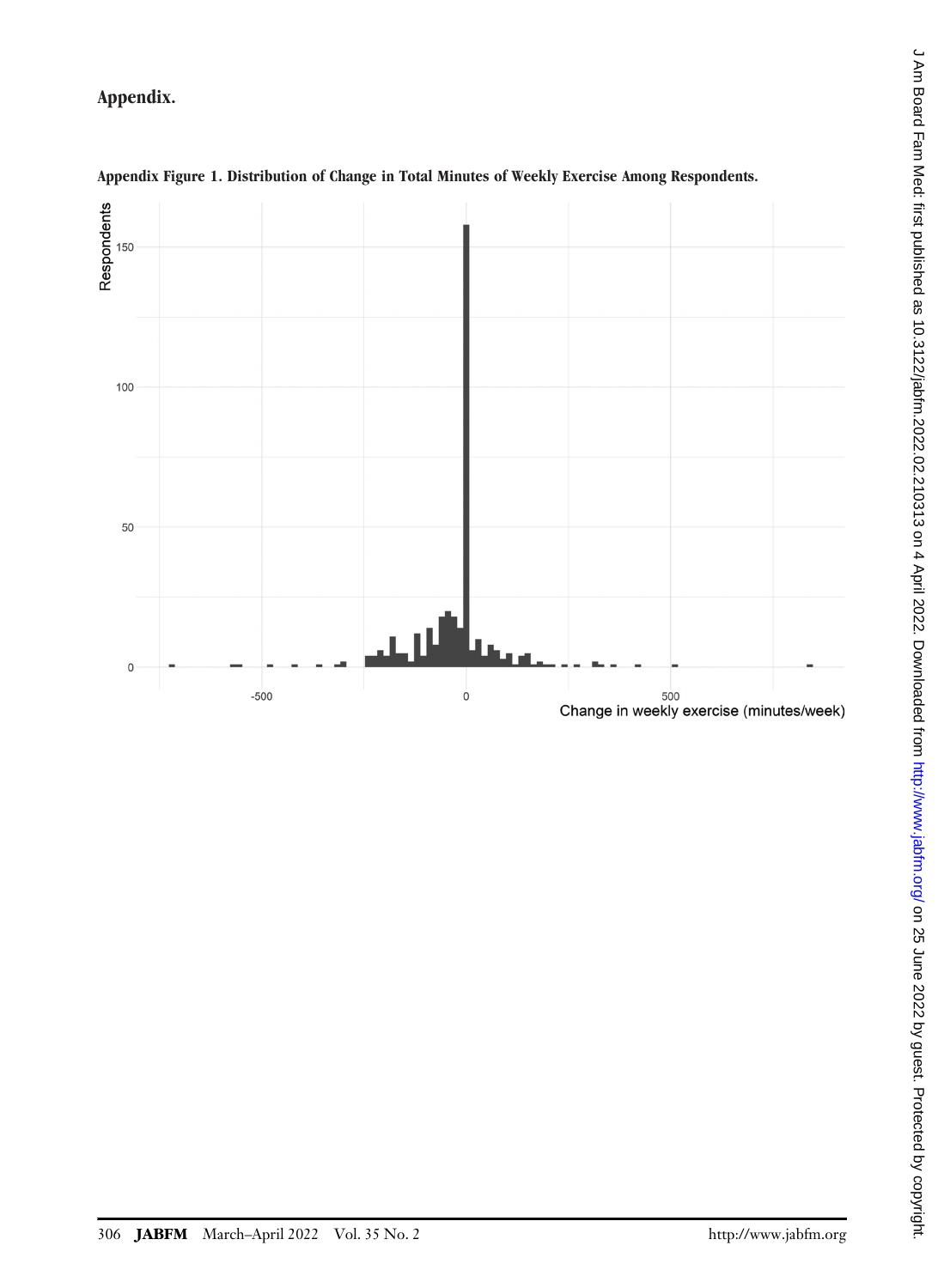

Appendix Figure 2. Distribution of Change in Total Weekly Exercise, Stratified by Demographic Variables.

Appendix Figure 3. Distribution of Change in Total Weekly Exercise, Stratified by Before the Pandemic Employment Status (Panels) and During the Pandemic Employment Status.

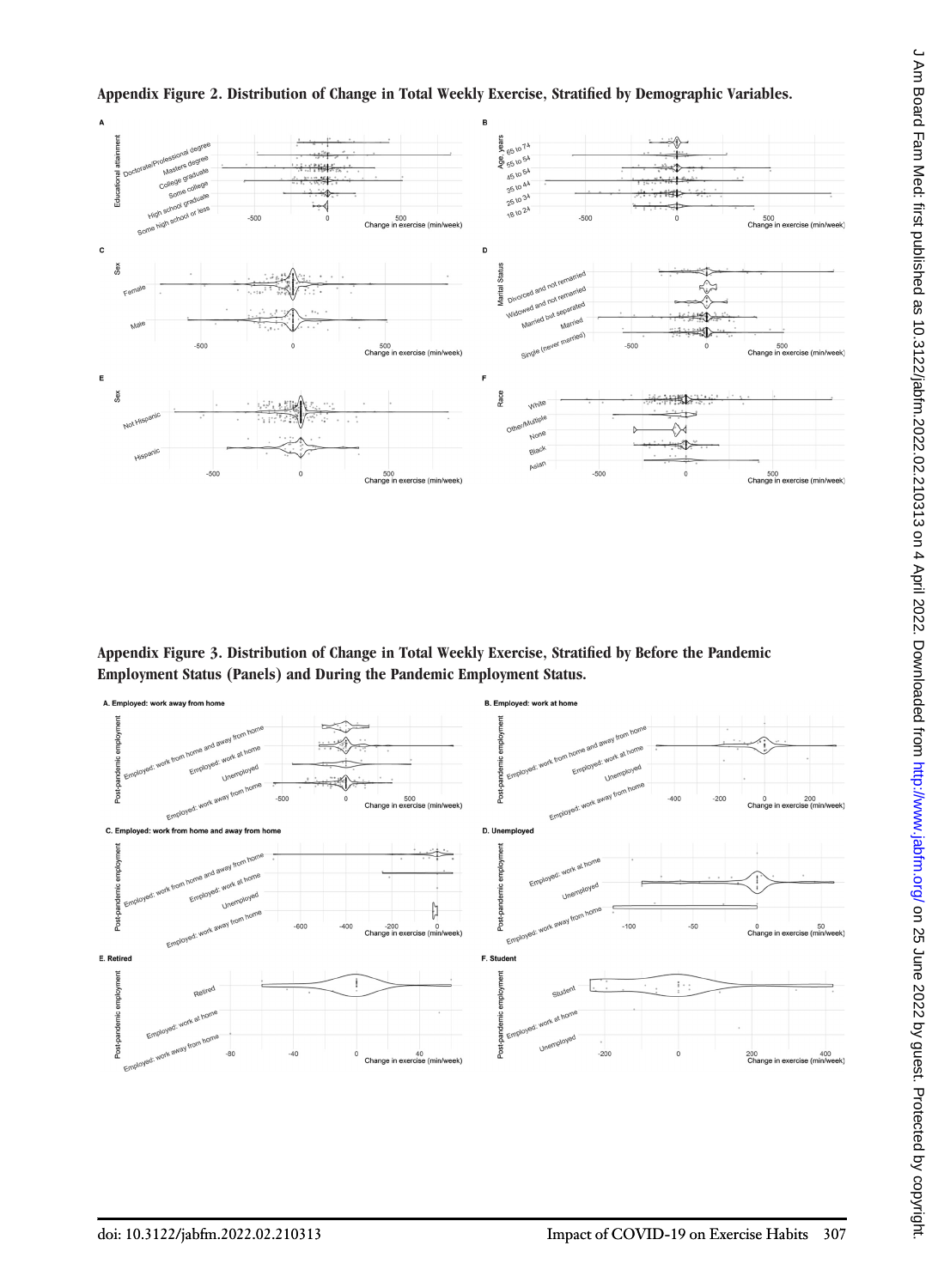#### Research Survey About Exercise Habits Before and After the COVID-19 Pandemic.

This research survey asks about exercise habits before and after the COVID-19 pandemic. We are recruiting research participants for this study. Participation involves completing this survey. It will take about 10 minutes. No identifiable information will be collected about you. The survey is anonymous. There are no personal benefits or risks to participating in this study. Participation is voluntary, and you can stop taking the survey at any time. You will get the same medical care whether or not you complete the survey. If you are an employee or student at the University of Kansas Medical Center, your participation or answers will not affect employee or school evaluations. If you have any questions, please contact Nicole Yedlinsky, MD, at nyedlinsky@kumc.edu. For questions about the rights of research participants, you may contact the KUMC Institutional Review Board (IRB) at (913) 588-1240 or humansubjects@kumc.edu

| 1. What is your age?                                                                    | Write in: vears                                                                                                                                            |
|-----------------------------------------------------------------------------------------|------------------------------------------------------------------------------------------------------------------------------------------------------------|
| 2. What was your biological sex at birth?                                               | Male<br>Female<br>Other                                                                                                                                    |
| 3. What is your gender?                                                                 | Man<br>Woman<br>Other                                                                                                                                      |
| 4. What is your married status?                                                         | Single (never married)<br>Married<br>Married but separated<br>Widowed and not remarried<br>Divorced and not remarried                                      |
| 5. What is your race? (Circle ALL that apply)                                           | American Indian or Alaskan Native<br>Asian<br><b>Black or African American</b><br>White or Caucasian<br>Native Hawaiian or Other Pacific Islander<br>Other |
| 6. Are you of Hispanic, Latino or Spanish origin?                                       | Yes<br>No                                                                                                                                                  |
| 7. What was the highest level of school you completed?                                  | Some high school or less<br>High school graduate<br>Some college<br>College graduate<br>Master's degree<br>Doctorate or professional degree                |
| 8. What state did you live in on February 1, 2020?                                      | Write in: (example: Kansas)<br>Or circle: I did not live in the United States                                                                              |
| 9. What was your employment status on February 1, 2020?<br>(Circle the one best answer) | Unemployed<br>Employed: work away from home<br>Employed: work at home<br>Employed: work at home and away from home<br>Retired<br>Student                   |
| 10. What was your employment status on April 15, 2020?<br>(Circle the one best answer)  | Unemployed<br>Employed: work away from home<br>Employed: work at home<br>Employed: work at home and away from home<br>Retired<br>Student                   |

(*Continued*)